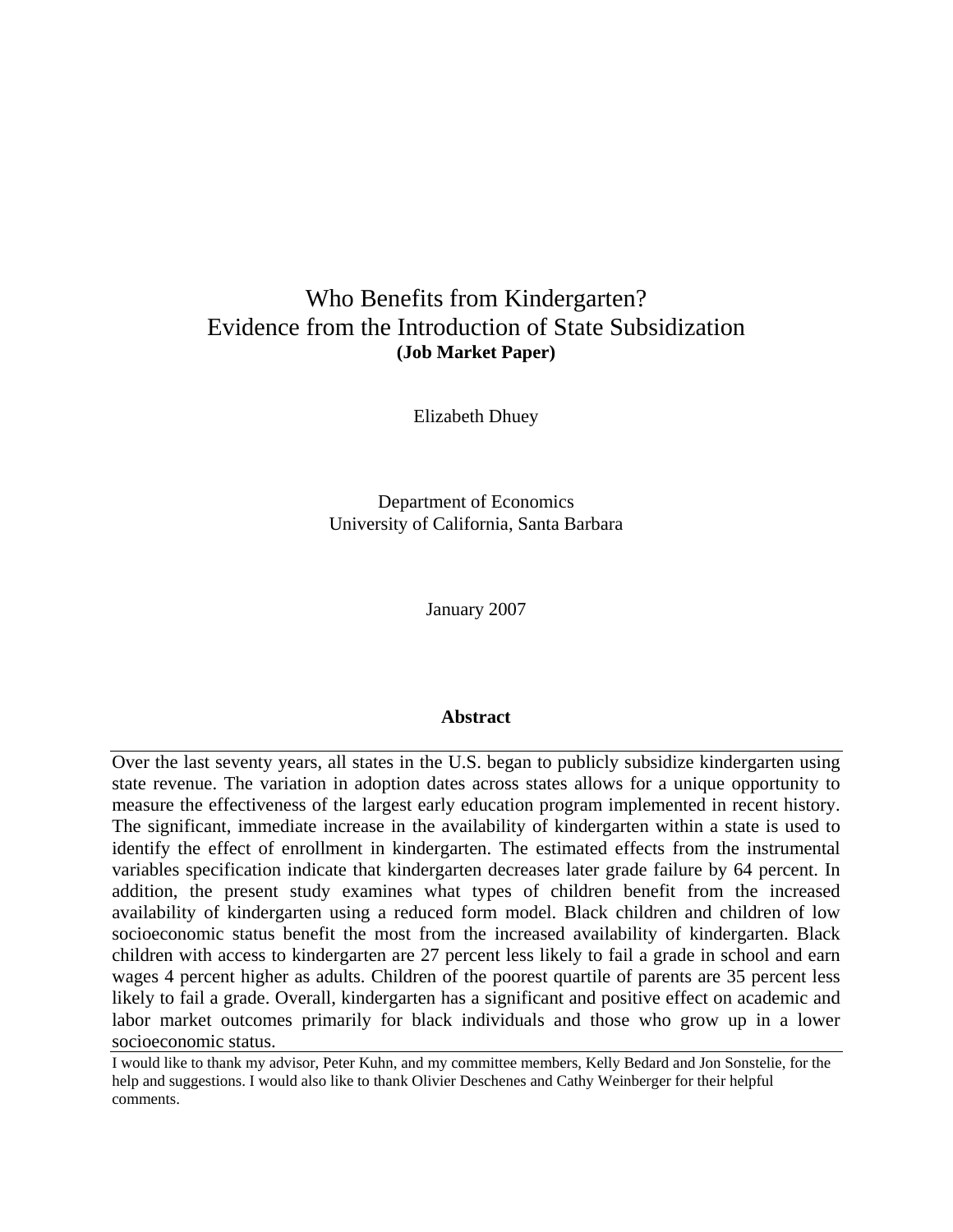#### **1. Introduction**

 Over the last 70 years, a massive adoption of kindergarten in the public primary school system occurred in all 50 states in the U.S. This resulted in a dramatic increase in the availability of early childhood education. Recently, there has been a renewed push to increase the prevalence of early childhood education programs by such means as publicly provided full-day kindergarten or universal preschool. This paper hopes to shed light on the likely effects of these recent initiatives by examining the effect of the large-scale implementation of kindergarten programs in the middle of the last century. In particular, this study assesses how attending kindergarten benefits students and, more specifically, what types of children benefit from attendance. Do boys benefit more than the girls? Black children more than white children? Poor more than rich? In addition to determining who benefits from attending publicly supported kindergarten, this paper also estimates the magnitude of the effect.

 Frederick Froebel formed the first kindergarten in Germany in 1837. The curriculum emphasized socialization and readied children for primary education. The kindergarten movement later expanded to the United States, taking root in Wisconsin nineteen years later. Over the next several decades, many towns and cities started offering kindergarten. Initially, all kindergarten funding came from either private or local sources such as local philanthropic organizations, private tuition payments, or local tax dollars. However, between 1935 and 1986, all U.S. states transitioned to subsidizing kindergarten using state revenue. This enabled states to provide kindergarten as a part of their public primary school educational system. In most states, this subsidization enabled a public school to count kindergarten students as a part of their enrollment for the purposes of calculating state aid. In other cases, the district or school was given additional state money in the form of a grant or appropriation for providing kindergarten. This decreased the districts' costs of providing kindergarten, thus increasing its availability. Ohio was the first state to subsidize kindergarten in 1935. The rest of the country followed and began subsidizing kindergarten during the next fifty years. Mississippi was the last state to join the movement when it began subsidizing kindergarten with state revenue in 1986.

 Very few researchers have examined the educational or labor market effects of kindergarten attendance. Cascio (2004) uses a similar methodology to this paper to look at the average effect of kindergarten enrollment in Southern and Western states. She finds that, on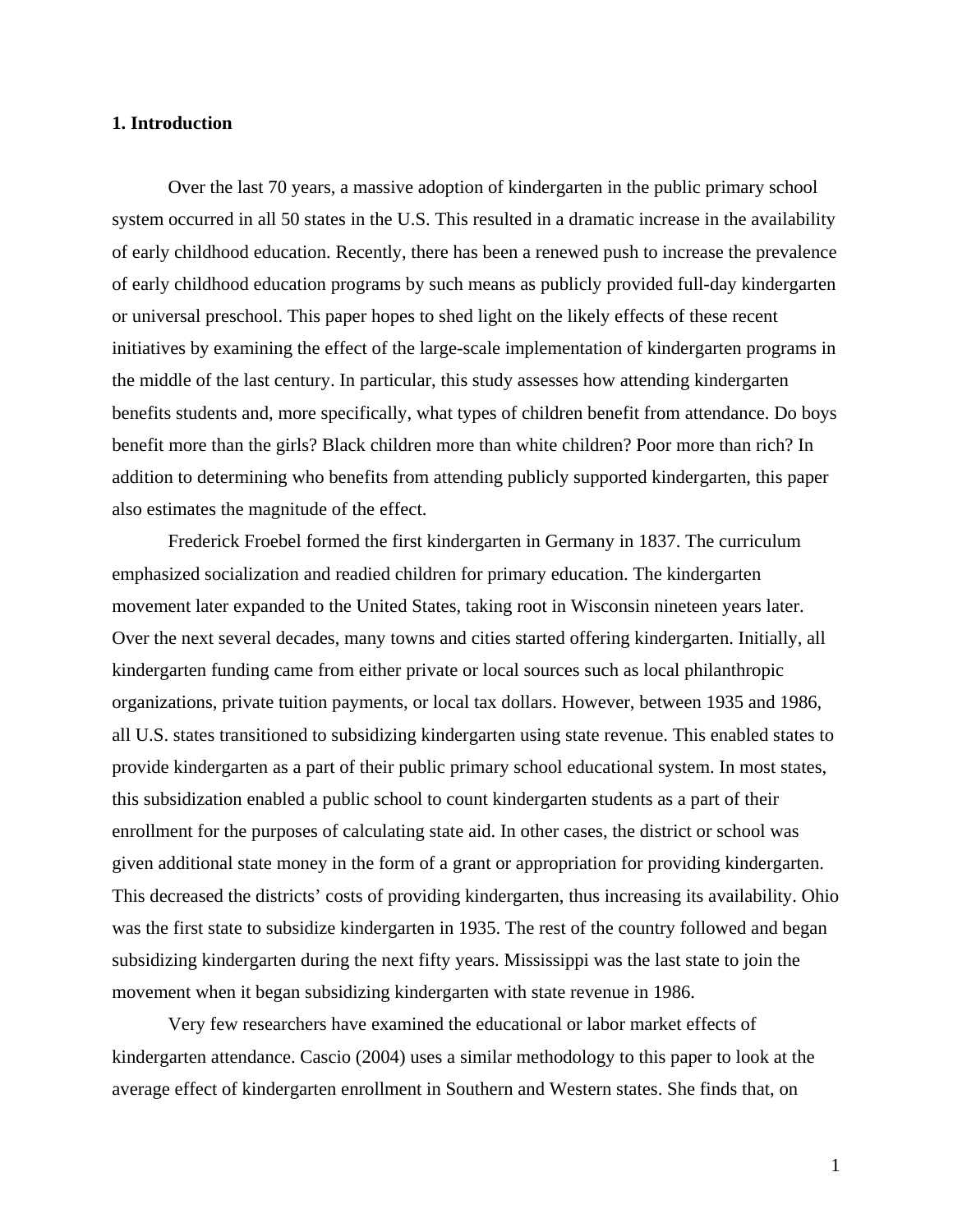average, state funding of kindergarten decreases the probability that a child repeats a grade by 2 percentage points but that it had no effect on the rate of high school dropouts. Using the Current Population Survey, she finds some evidence that minority children benefit more than nonminority children. Spiess, Büchel and Wagner (2003) examine the effects of attending kindergarten in Germany. They find no significant relationship between kindergarten attendance and later school track placements for children of native German households. However, they find that children of immigrant households do benefit in terms of track placements from attending kindergarten.

 Additionally, the evidence is mixed regarding the benefits of full-day kindergarten as opposed to half-day kindergarten. Clark and Kirk (2000) survey the literature and find diverse results. Much of the recent research finds a small positive effect on academic achievement and behavior (see DeCicca (2006), Fusaro (1997), and Walston & West (2004)). However, there are also many researchers who find no difference in later academic achievement between full-day and half-day kindergarten attendance (Karweit (1992)). Cannon, Jacknowitz and Painter (2004) find that full-day kindergarten increases behavior problems for boys but that it also increases math scores for girls. Unfortunately, many of these studies on kindergarten efficacy rely on small sample sizes that are neither representative nor adequate as to the size of their control groups.

 The literature regarding preschool and earlier childhood education and intervention programs is much larger than that for kindergarten. Currie (2001) reviews the economics literature and finds that programs such as Head Start and closely related preschool and early school enrichment programs have significant short and medium-term benefits and that the effects are usually greater for disadvantaged children.<sup>1</sup> Gormley and Gayer (2003) examine a newly implemented pre-kindergarten program in Oklahoma and find that the program increased cognitive/knowledge scores, motor skill scores, and language scores for Hispanic and black children but had little impact on white children. A recent paper by Baker, Gruber and Milligan (2005) examines the introduction of universal childcare in Quebec in the late 1990's. They conclude that the children were actually worse off by becoming more hostile, possessing less motor and social skills, and tending to become ill more often.

 $\overline{a}$ 

 $1$  Ludwig and Miller (2007) use a regression discontinuity approach and find significant benefits of Head Start in terms of decreased mortality rates. Currie and Neidell (2007) find that when Head Start spending was higher, children attending Head Start have higher reading and vocabulary scores.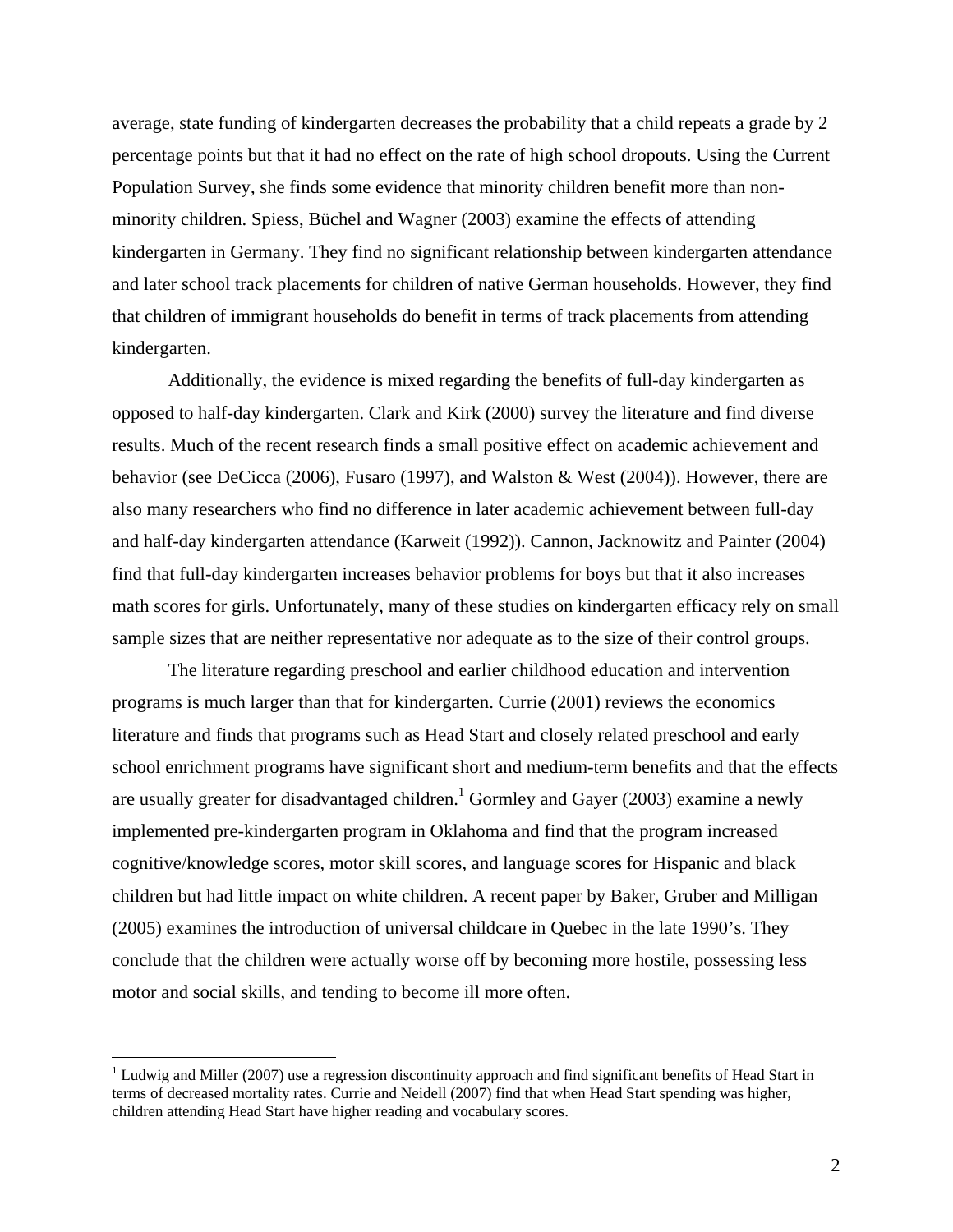Although state subsidization of kindergarten began in all states between 1935 and 1986, the largest increase in state sponsored kindergarten occurred between 1960 and 1980. Therefore, this study uses policy changes between 1960 and 1980 to evaluate the effectiveness of state sponsored kindergarten. The effect of state-sponsored kindergarten can be isolated by comparing cohorts before and after state subsidization was introduced assuming that outcomes for each cohort would be the same except from the effect of kindergarten attendance.

 This study uses data for the entire United States to estimate the effect of kindergarten enrollment on future academic and labor market outcomes. More specifically, the impact of state sponsored kindergarten can be examined across four dimensions by exploring differences in (1) how boys and girls respond, (2) how children of different races are affected, (3) how children of different socioeconomic status respond, and (4) how children of different ages are affected. The paper focuses on the following outcomes: grade failure, educational attainment, and labor market outcomes, such as wages and employment status. The evidence shows that attending kindergarten decreases the probability that a child fails a grade and increases the probability that a child finishes high school and becomes employed. There is little evidence of gender differences in reduced grade failure rates and some evidence that children of relatively different ages are affected differently due to kindergarten availability. However, large differences appear in grade failure between white and black children and between children of different socioeconomic statuses. More specifically, black children's failure rate is decreased by about 27 percent while white children benefit by about 15 percent. Consistent with this difference, the hourly wage rate for black children increases by about 4 percent later in life. The biggest gap between groups is between socioeconomic groups. The poorest children are about 26-35 percent less likely to fail a grade after the introduction of state funded kindergarten, while there is no effect on the failure rate of rich children.

#### **2. Econometric Model**

#### *A. Cohort Level – Two Stage Least Squares*

Ideally, one can estimate the effect of kindergarten attendance on future academic and labor market outcomes using individual-level data on kindergarten enrollment and outcome measures. This relationship can be estimated using the following equation:

$$
Y_{sii} = \beta_1 + \beta_2 E_{sii} + X_{sii} \beta + S_s + T_t + \varepsilon_{sii}
$$
 (1)

3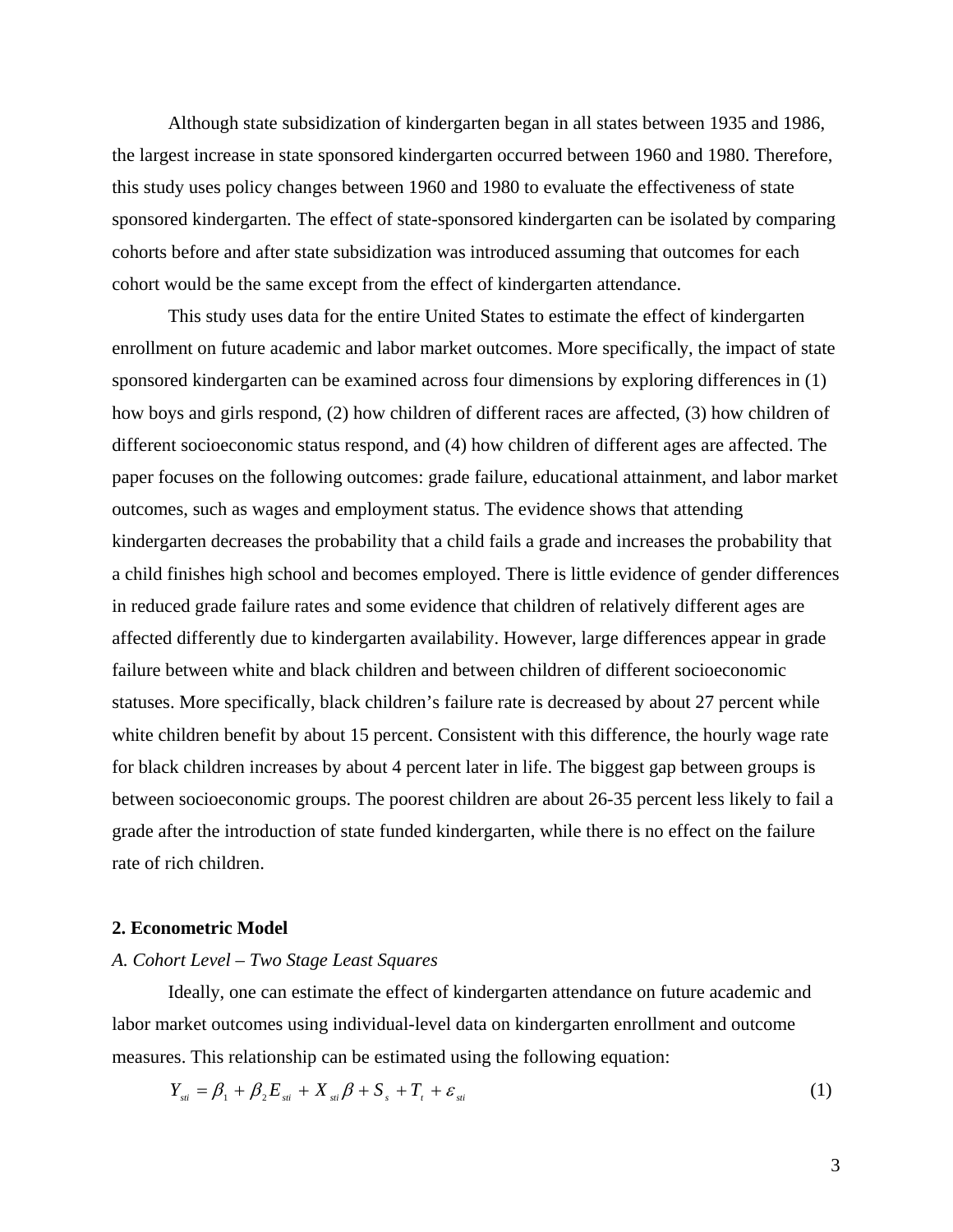where *Y<sub>sti</sub>* denotes the outcome measure, such as grade failure, educational attainment or a labor market outcome, for individual *i* in state *s* and birth year *t*.  $E_{si}$  is an indicator variable representing enrollment in kindergarten.  $X_{st}$  is the vector of controls,  $S_{st}$  are state fixed effects and  $T<sub>t</sub>$  are birth year fixed effects.

The coefficient  $\beta_2$  measures the causal impact of attending kindergarten on the outcome measure. The causal interpretation depends on the assumption that  $E[E_{si} \varepsilon_{si} | X_{si}] = 0$ . However, kindergarten enrollment is not mandatory for most children and hence probably not random. Currently only eight states require children to enter school at age 5. Compulsory schooling does not start until age 6 in the remaining forty-two states. In addition, kindergarten enrollment was not random prior to becoming subsidized at the state level due to the fact that it was privately or locally funded. Therefore, this assumption does not hold. It is not clear in which direction the bias will occur. For example, communities that provided kindergarten before state subsidization were probably wealthier than communities without kindergarten. In addition, students who attended kindergarten by paying tuition would have generally been wealthier than non-attending children.<sup>2</sup> These children might be less likely to fail a grade or have better labor market outcomes regardless of kindergarten. Therefore, estimating equation (1) may lead to upward biased estimates of the effect of kindergarten enrollment. However, it was also the case that kindergarten was used by some organizations to socialize and "Americanize" immigrant children (Spodek, 1988). Kindergarten was used to help immigrant children by providing food and clothing, in addition to education in some areas (de Cos, 1997). In this case, it may be that equation (1) would be biased downward because these children may have been more likely to fail a grade or have worse labor market outcomes, holding everything else constant. Regardless of the direction of bias, random enrollment did not exist, and therefore ordinary least squares estimates will be biased, and an instrumental variables strategy should be employed.

 Unfortunately, individual level data on kindergarten enrollment and data regarding academic and labor market outcomes do not exist from one source. However, data regarding state/cohort level kindergarten enrollment figures do exist in the *Digest of Education Statistics*  and data on academic and labor market outcomes are available in the U.S. Census.<sup>3</sup> Equation (1)

<sup>&</sup>lt;sup>2</sup> Cascio (2005) finds that these children had more highly educated mothers and came from smaller families.

<sup>&</sup>lt;sup>3</sup> See Section 3A for more details regarding the kindergarten enrollment and the Census data.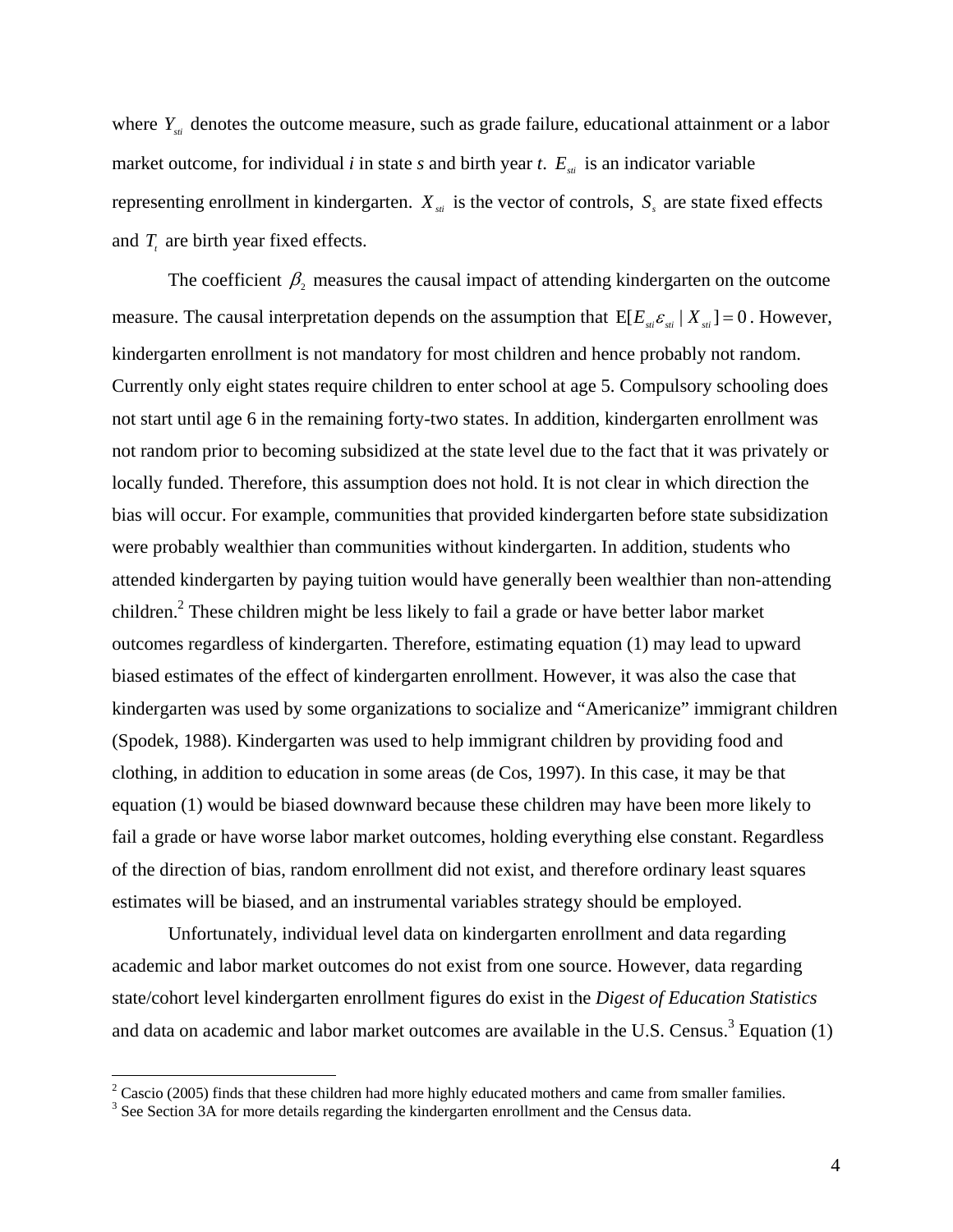can be estimated by aggregating the data regarding outcomes to the state/cohort level and merging this data with the aggregated enrollment data.

 Instrumental variables estimates of equation (1) can be calculated by using the state subsidization of kindergarten  $(K_{st})$  as an instrument for state-level kindergarten enrollment. More specifically,  $K_{st}$  is a dummy variable that indicates whether the state subsidized kindergarten during a particular year. The start of state subsidies created a large increase in kindergarten availability for almost all children in the state. This increased the probability that any particular child attended kindergarten. Using an estimation technique similar to Imbens and van der Klaauw (1995) and Angrist (1991), this paper uses variation in state/cohort level aggregate enrollment rates,  $E_{st}$  produced by policy changes to estimate the effect of enrolling in kindergarten. Figure 1 illustrates the percentage of five year olds enrolled in kindergarten. It displays the aggregated percentage of five year olds enrolled in kindergarten in the 27 states that began to subsidize kindergarten between 1960 and 1980. The largest increase occurs, about a 25 percentage point increase, between the year before the start of state subsidization and the year after the start of state subsidization.

 The following first stage equation can be estimated as a part of a two stage least squares estimation strategy. The first stage equation can be written as:

$$
E_{st} = \delta_1 + \delta_2 K_{st} + X_{st}\delta + S_s + T_t + \nu_{st}
$$
\n<sup>(2)</sup>

where  $\overline{E}_{st}$  is the percentage of 5 year olds enrolled in kindergarten for each state for each birth year and  $K_{st}$  is an indicator variable that equals 1 if a state subsidized kindergarten in a particular year and 0 otherwise. The vector,  $\overline{X}_{st}$ , includes the state/birth year level mean values for the control variables. For completeness, the cohort level second stage can be written as:

$$
\overline{Y}_{st} = \beta_1 + \beta_2 \mathop{\stackrel{\sim}{E}}_{st} + \overline{X}_{st} \beta + S_s + T_t + \varepsilon_{st}
$$
\n(3)

where *Est* are the predicted values from equation (2). Therefore, using the instrumental variables approach  $\beta_2$  can be calculated, which estimates the effect of enrolling in kindergarten on future outcomes on children that are induced to attend due to state subsidization.

∧

 The two stage least squares estimate imposes the following non-testable exclusion restriction: E[ $K_s \varepsilon_{st}$  |  $\overline{X}_{st}$ ] = 0. If policy makers began to subsidize kindergarten due to other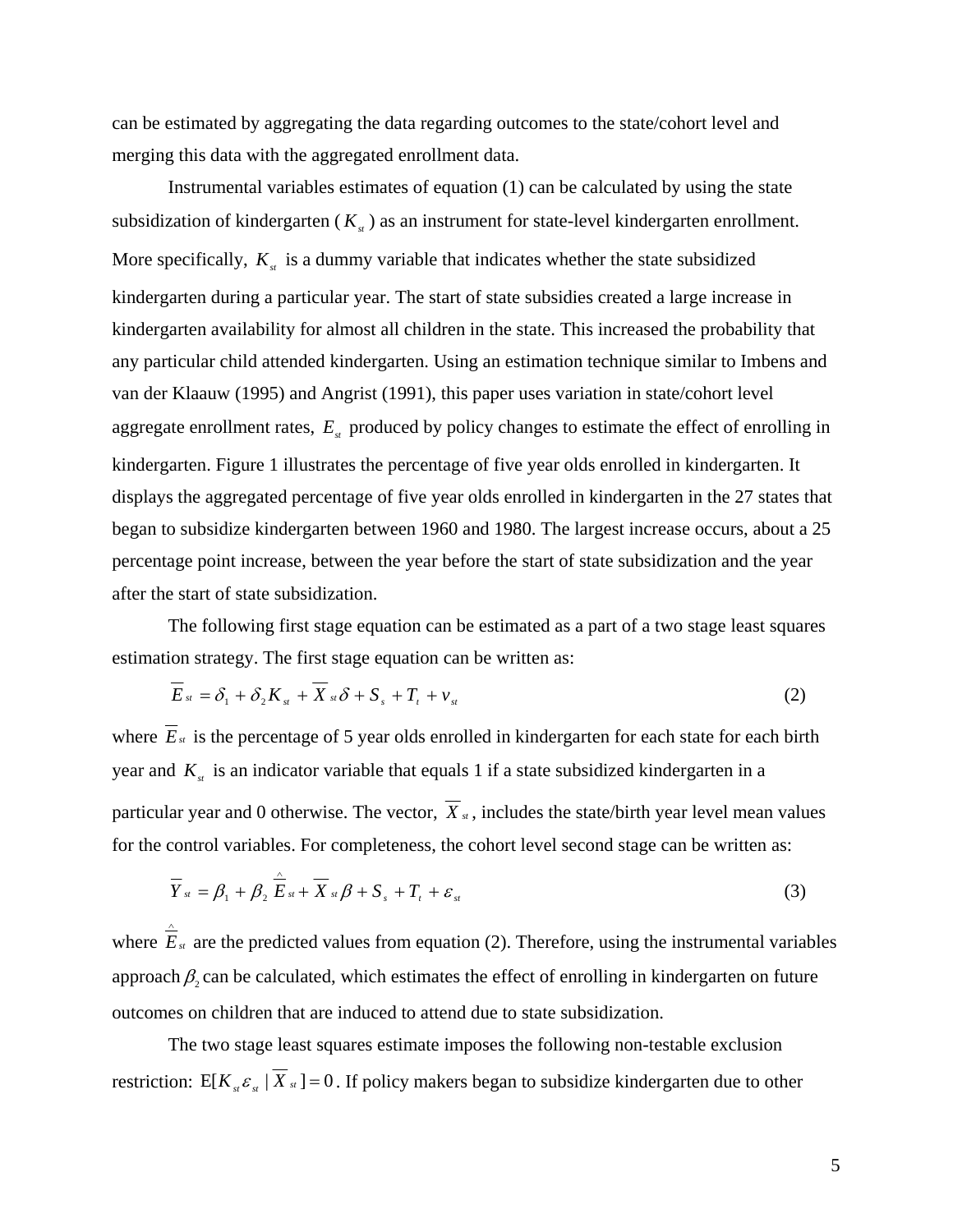factors that affect academic and labor market outcomes, the estimates for kindergarten could not be disentangled from those changes. However, most of the large changes in education programs came in the form of federal policy enacted during this time period, including the introduction of Title I of the Elementary and Secondary Education Act of 1965, and would have impacted all the states at the same time and therefore would be captured by the year fixed effects. Even though the previous assumption is non-testable, a number of state level policies regarding education that changed at the same time as kindergarten subsidization can be help constant because they may also affect academic and labor market outcomes. State Supreme Court rulings on the constitutionality of school-finance systems and school finance litigation information<sup>4</sup> can be used as control variables. The first wave of school finance litigation occurred in California in the 1970s beginning with the landmark case *Serrano v. Priest*. Most states experienced some type of school litigation within the next twenty-five years. However, only five states had challenges to their school-finance system within a five-year window of the beginning of kindergarten subsidization. These states are Arizona, Montana, Georgia, Idaho and Oregon. Including these changes as controls does not affect the results or conclusions of this paper.

 Aside from policies, other time-varying factors might exist that could be correlated with student outcomes. More specifically, within-state changes in the laws affecting kindergarten need to be uncorrelated with other state-specific changes that might affect student outcomes. However, the results are similar if state-specific cohort linear or quadratic time trends are included.<sup>5</sup>

### *B. Individual Level – Subgroups*

 $\overline{a}$ 

 Much of the early childhood literature finds clear differences in the effect of early childhood interventions on children of different genders and socioeconomic statuses (Currie (2001)). Therefore, it is important to examine whether this is also true for kindergarten enrollment. Because kindergarten enrollment data is only available at the state/cohort level for the cohorts affected by the changes in subsidization, the above instrumental variables estimate cannot be calculated for subgroups because the enrollment data are not available in a disaggregated form. Therefore, I specifically examine how different groups of individuals are

<sup>&</sup>lt;sup>4</sup> This information was collected from Murray, Evans, and Schwab (1998) and the National Center for Education Statistics at http://nces.ed.gov/edfin/litigation/index.asp.

<sup>&</sup>lt;sup>5</sup> These results are available from the author upon request.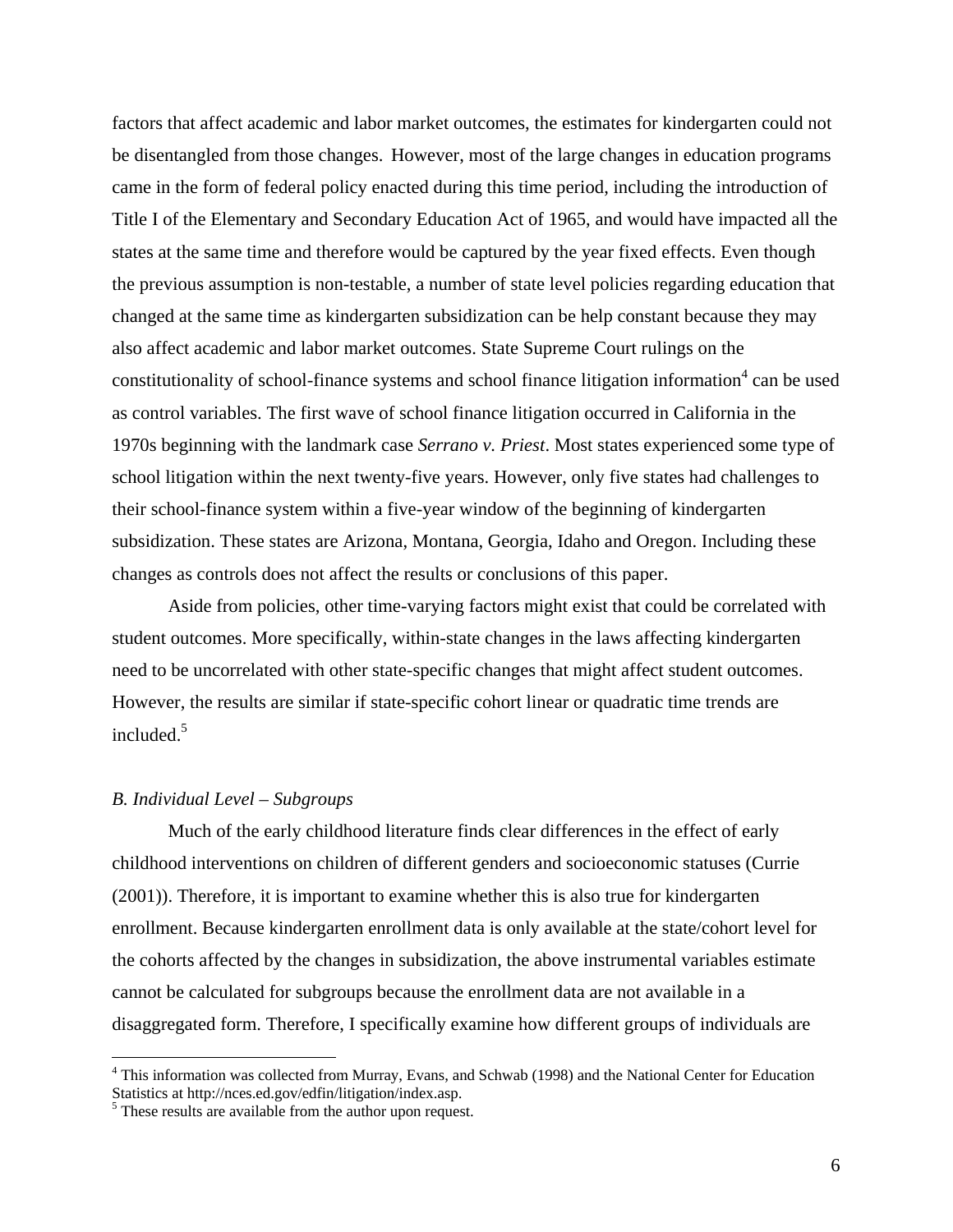affected by the availability of state sponsored kindergarten using a reduced form approach using individual level data.

 The reduced form allows the estimation of the average effect of increased availability of kindergarten on future outcomes. The following regression is run separately for boys and girls.

$$
Y_{\rm st} = \gamma_1 + \gamma_2 K_{\rm st} + X_{\rm st} \gamma + S_{\rm s} + T_{\rm t} + w_{\rm st} \tag{4}
$$

Figure 1 demonstrates the average increase of 25 percentage point gain due to the state funding of kindergarten. However, it may be the case that different states had different proportions of children enrolled in kindergarten before and after state subsidization. These differences could be due to differences in availability due to local or private funding but it also could be due to the difference in timing. States that begun to subsidize kindergarten at a later time than other states might have more children enrolled due to increasing trends in enrollment. These differences between states change the marginal group of children who are induced to attend kindergarten due to the increased availability. More concretely, Figure 2 displays the percentage of five year olds enrolled in the two largest states that began subsidizing kindergarten during the 1960's and 1970's: Texas and Florida. Panel A depicts the change in kindergarten enrollment in Texas five years before and after kindergarten became state funded in 1967. In 1967, the first year of kindergarten subsidization by the state, enrollment increased dramatically. Approximately 15 percent of five year olds were enrolled in kindergarten before it became state subsidized. Five years after state subsidization, approximately 85 percent of five year olds were enrolled. This corresponds to about a 70-percentage point increase. A slightly different pattern is observed in Florida in Panel B. The Florida data show a more gradual increase of kindergarten enrollment.<sup>6</sup> Before state subsidization, only about five percent of five year olds were enrolled in kindergarten. Five years after state subsidization, sixty percent of five year olds were enrolled. This translates into a 55 percentage point increase. The marginal children in Texas, who are the children that are induced to attend kindergarten due to the increased availability and decreased cost, might be significantly different than the marginal children in Florida. Therefore, the interpretation of  $\gamma$ , is the average effect of the increased availability of kindergarten for all the changing states. $<sup>7</sup>$ </sup>

 $\overline{a}$ 

 $^6$  Excluding observations right around the official year of change does not change the conclusions of this paper.<br><sup>7</sup> Postricting the sample to states that have similar layels of five year olds enrolled in kindergarten

<sup>&</sup>lt;sup>7</sup> Restricting the sample to states that have similar levels of five year olds enrolled in kindergarten before or after state subsidization or restricting the sample to states that have similar percentage point increase due to state subsidization does not substantially change the results or conclusions of this paper.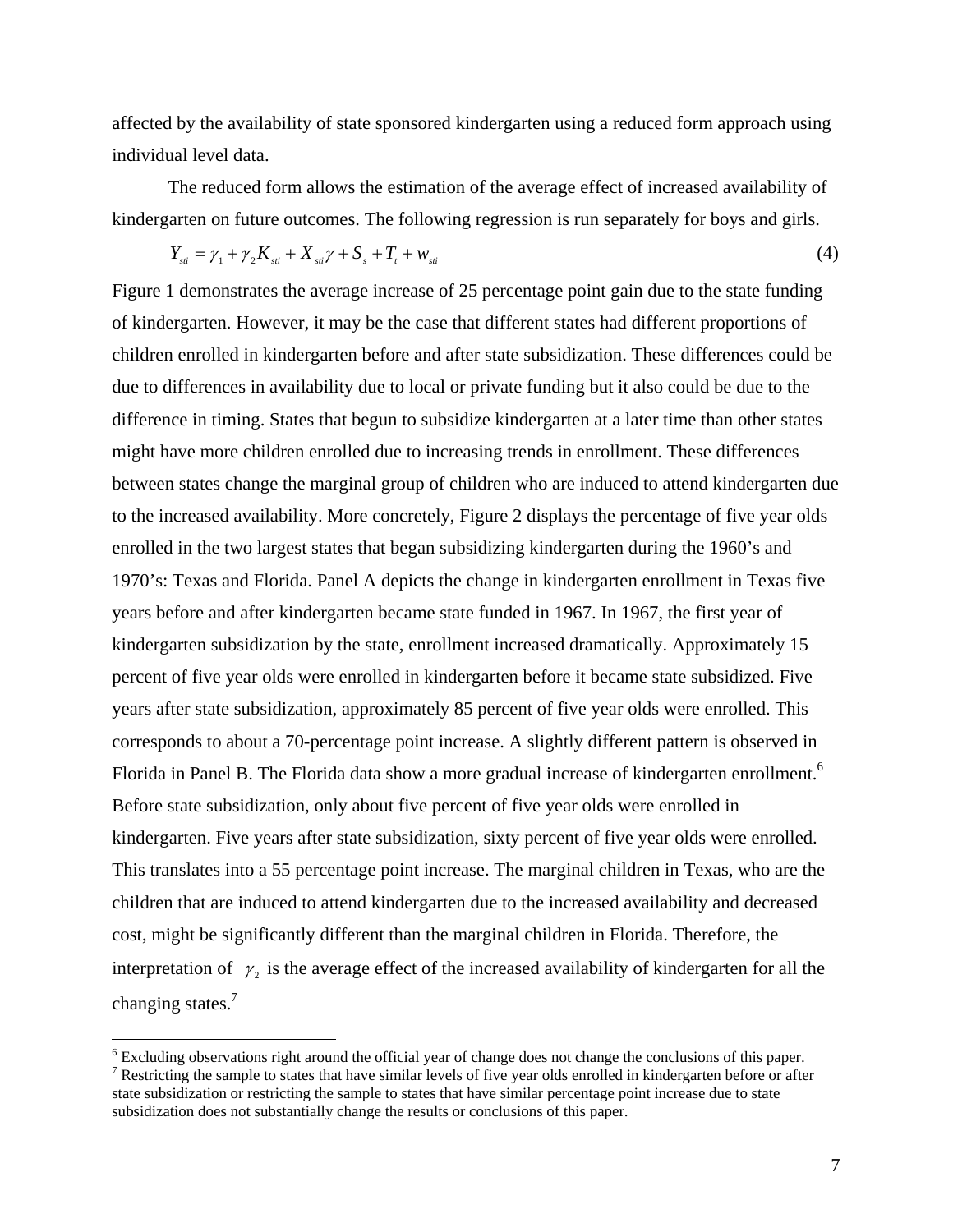The effect of kindergarten on different groups of children can be estimated by interacting a control variable with the indicator for state sponsored kindergarten. For example, the differences in kindergarten effectiveness between black children and white children are estimated using the following regression.

$$
Y_{\rm st} = \gamma_1 + \gamma_2 K_{\rm st} + \gamma_3 K_{\rm st} \times B_{\rm st} + \gamma_4 B_{\rm st} + X_{\rm st} \gamma + S_{\rm s} + T_{\rm t} + w_{\rm st}
$$
(5)

Where  $B_{st}$  is an indicator for the black students and  $K_{st} \times B_{st}$  is the interaction between the dummy variable for state subsidized kindergarten and the dummy variable for black children. Therefore,  $\gamma_3$  is the average differential effect of kindergarten availability on black students.  $X_{st}$ represents the vector of controls.  $S<sub>s</sub>$  are fixed effects for birth state and  $T<sub>t</sub>$  are fixed effects for birth year.<sup>8</sup> All standard errors are clustered at the state level and are heteroskedastic-consistent.<sup>9</sup>

#### **3. Data and Descriptive Statistics**

### *A. Data Sources*

1

 The primary data source used in this study is the U.S. Census. Section 4 examines grade failure, the short-term outcome. It uses the 1 percent sample from the Form 2 state, metro, and neighborhood files from the 1970 U.S. Census. These samples make up a 3 percent sample of the United States in 1970. This data is merged with the 5 percent sample from the 1980 Census. The sample is restricted to individuals from these two Census years who are ages 6 to 15 years old, and were born in the United States. Section 5 expands the analysis to include longer run outcomes such as educational attainment and labor market outcomes. This analysis uses the 5 percent sample from the 2000 U.S. Census and restricts the sample to individuals between the ages of 25 and 50 who were born in the United States.

Kindergarten enrollment data is from the *Biennial Survey of Education*, later known as the *Digest of Education Statistics*. Due to the absence of data in 1956, 1958, 1960, 1962, and

 $8$  It is important to include controls for birth year or age since each individual has a different window of time depending on their age for completing the outcome measure. An alternative approach would be to use a hazard model.

 $^{9}$ Even though it is possible to run the previous reduced form models using more aggregated data, the individual level data is used when examining the effect of kindergarten availability on subgroups. The aggregation of the data to the subgroup/state/cohort level has the potential of creating very few or no observations in particular cells. However, all results are similar. There is no change in interpretation if the data is aggregated to the subgroup/state/cohort level.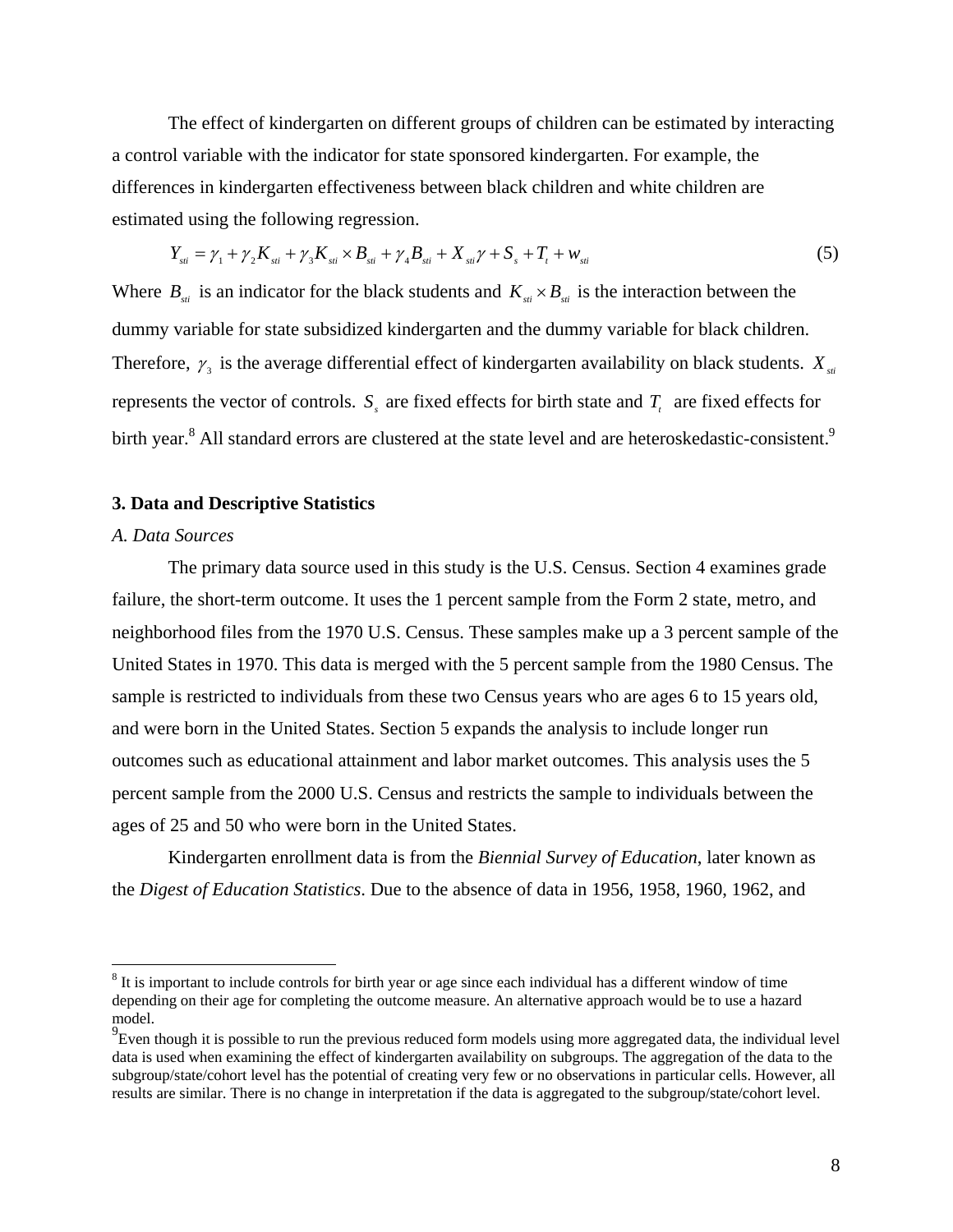1964 these enrollment rates are linear interpolations.<sup>10</sup> The kindergarten enrollment in year t and the first grade enrollment in year t+1 were used to construct an enrollment ratio that approximates the enrollment rate for kindergarten in each year, t.

 The date in which each state began funding kindergarten as a part of its public primary school education system at the state level was gathered by contacting each state's education department. Some of these dates were verified using information collected by Cascio (2004), Tanner and Tanner (1975) and Steiner (1972). Table 1 lists the year in which kindergarten first began to be subsidized using state revenue. I am unable to obtain the exact year of the beginning of state funding for twelve states. A star in Table 1 designates these states. It has been confirmed that these states all began to subsidize kindergarten using state money before  $1960$ .<sup>11</sup> The date listed in Table 1 for the starred states is the year in which there was the largest increase in kindergarten enrollment. This analysis will focus on the time period from 1960 and 1980, where 27 states began subsidizing kindergarten. Therefore, the unconfirmed dates for these twelve states will not affect the analysis, as they did not began subsidizing kindergarten during the 1960's or 1970's.

 This study uses both short run and long run measures of effectiveness or benefit. The first outcome measure concerns whether the student failed a grade in school.<sup>12</sup> An indicator measure of whether the child is below grade for her age is used as a proxy for failure or grade repetition. This measure is constructed from the Census data using the child's age and grade level and the state's cutoff date for kindergarten entry. If a child is below the grade level they should be in for their age, they are considered retained or failed. For instance, if a child should be seven years old in second grade but a seven year old is observed in first grade, that child is considered retained. This retention measure includes individuals whose school entry was delayed by their parents as well as individuals who failed a grade and were retained by their teachers. Therefore, the available data cannot disentangle children who failed and children who entered schooling late.<sup>13</sup> This measure is still valid as long as the rules about failing and parents' tendency to hold back their children do not change at the same time as the introduction of subsidies. Fortunately, there

<u>.</u>

 $10$  Kindergarten enrollment data is missing for select states in select years. The results of the analysis does not change if these data are also linearly interpolated.

 $11$  See Turner and Turner (1975) and/or Steiner (1972).

 $12$  Cascio (2005) and Oreopoulos, Page, and Stevens (2006) both use this proxy as a measure of educational achievement.

 $13$  Cascio (2005) examines the validity of using this proxy and finds that the misclassification attenuates regression coefficients by 35% when the proxy is an outcome using Current Population Survey data.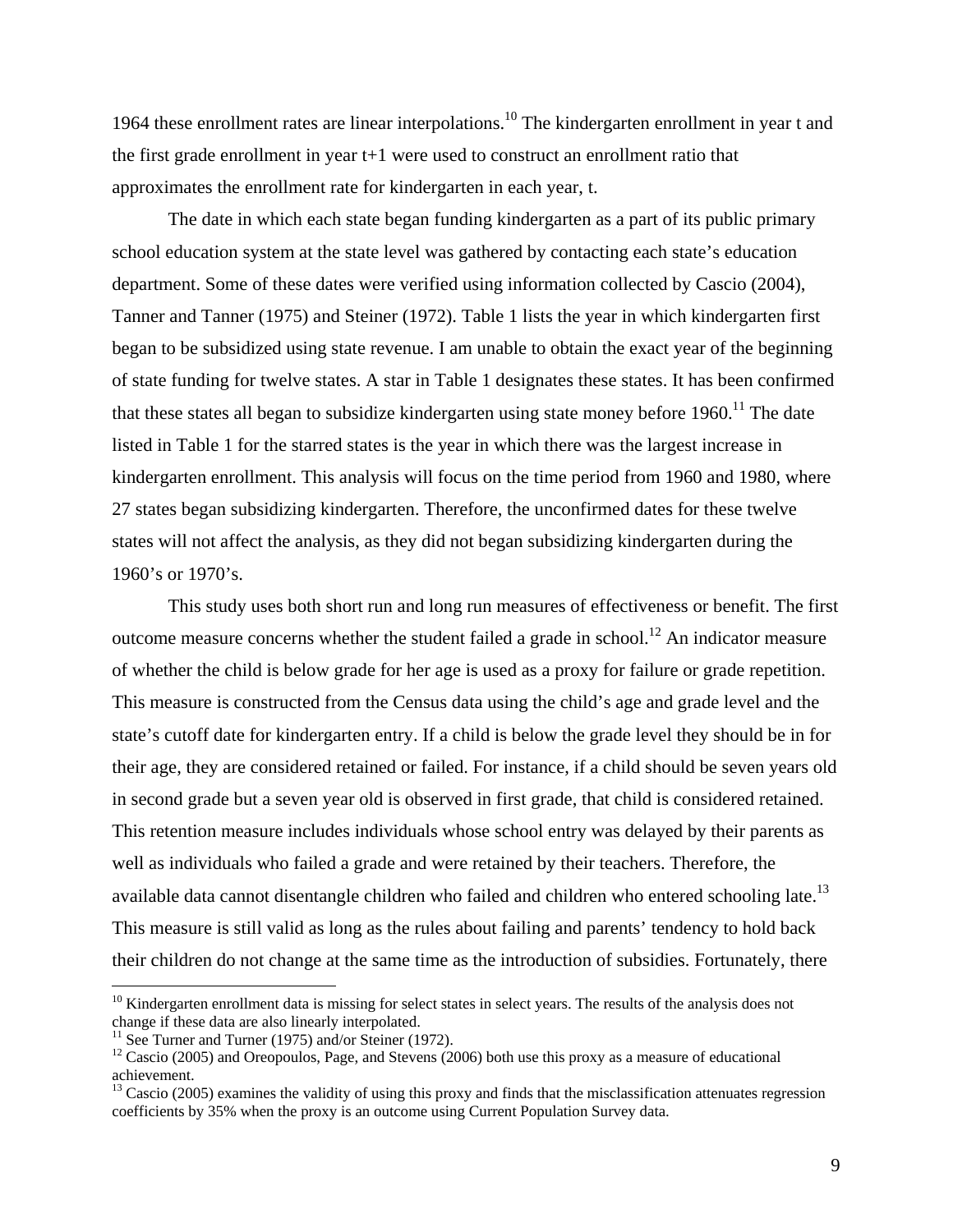is no evidence that rules regarding failure have changed or that overall standards regarding failing within the public school system have increased over time (Roderick, 1994). In addition, parent's behavior regarding entry should not change because kindergarten is not compulsory in most states. If parents did respond at the same time as the policy change, they should be more likely to hold back their children because the children would be starting school at an earlier age. If this occurred it would bias the estimates downwards.

There is extensive literature documenting the association between grade retention and poor later educational outcomes.<sup>14</sup> Roderick (1994) reports a large association between being retained and dropping out of high school. Jacob and Lefgren (2002) show that the immediate consequence of being retained is increased academic performance, but that there is no effect on later math scores and a negative effect on reading scores. This paper also uses longer run academic outcome measures, such as the educational attainment of an individual, and labor market outcomes such as wages, time spent working and employment status.

#### *B. Descriptive Statistics*

Table 2 displays the summary statistics for the outcome measures by different groupings. The first outcome measure listed is the fraction of a cohort below grade for age, the proxy for grade failure. The mean value for individuals ages 6-15 is 13 percent. Males are 5 percent more likely to have repeated a grade than females. Black students are 8 percent more likely to be below grade than white students. The poorest quartile of students, the first quartile, is almost three times more likely to be below grade for their age than the richest quartile of students, the fourth quartile. The last grouping of individuals is by relative quarters of birth.<sup>15</sup> Children who are the relatively youngest, quarter 1, are approximately twice as likely to be behind a grade than children who are the relatively oldest, quarter 4.

Panel B and C display the statistics for the longer run outcome measures studied in this paper: educational attainment and labor market outcomes. These statistics are not broken up by SES quartiles or relative age quarters because the information does not exist regarding an individual's socioeconomic status as a student or her quarter of birth in the data.<sup>16</sup> Therefore, the

<u>.</u>

 $14$  See Holmes (1989) for a review of the literature.

<sup>&</sup>lt;sup>15</sup> These statistics are for children born in states in which the cutoff is either October  $1<sup>st</sup>$  or January  $1<sup>st</sup>$ , the only cutoff dates in which a relative age measure can be perfectly assigned. See section 4E for more details.

<sup>&</sup>lt;sup>16</sup> The 2000 U.S. Census does not contain the variable quarter of birth.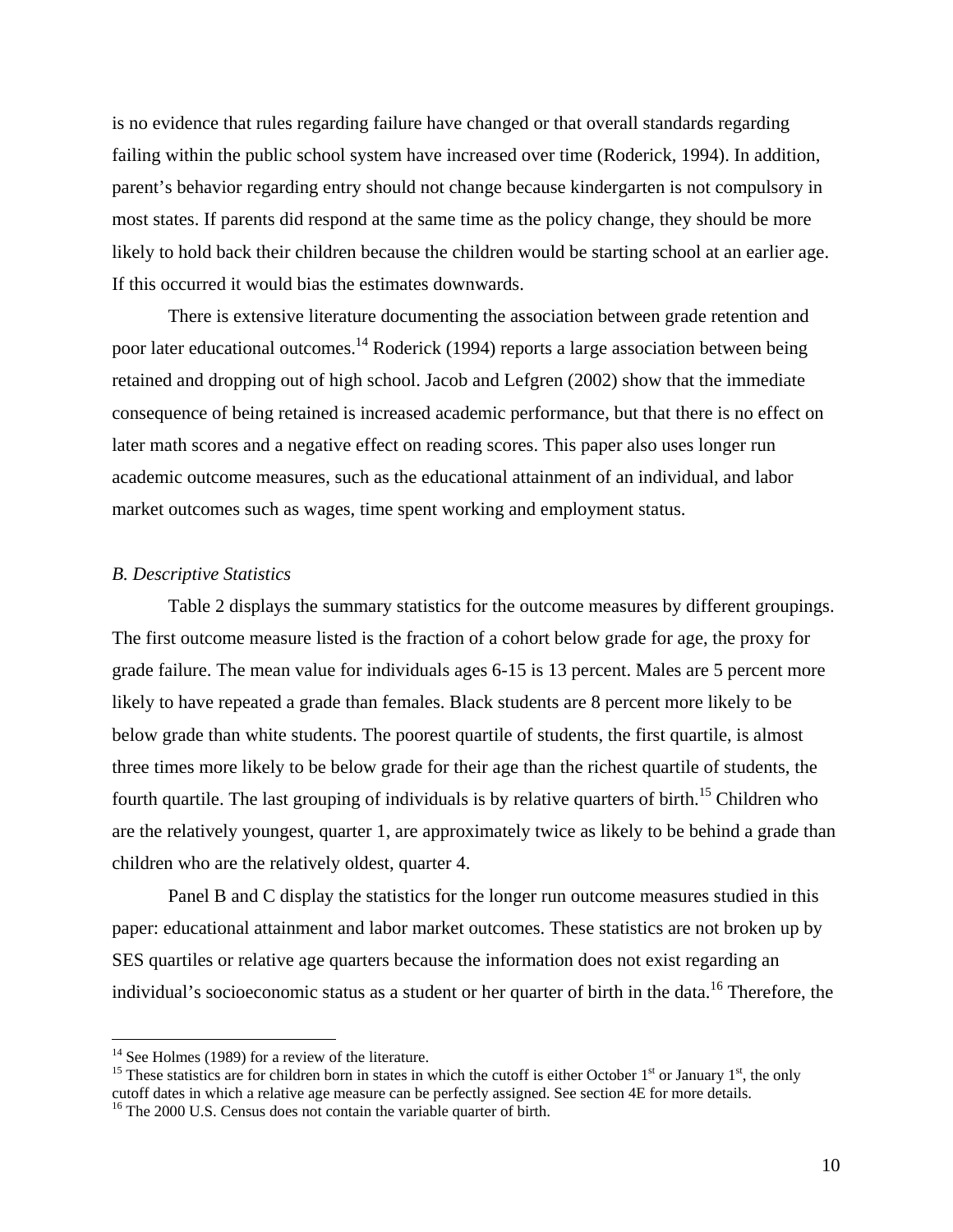SES and relative age measures can not be established. Panel B focuses on the longer run academic measures. Females are more likely to make it to  $9<sup>th</sup>$ ,  $10<sup>th</sup>$ , and  $11<sup>th</sup>$  grade, become high school graduates, and attend college but are only slightly more likely to earn a B.A. degree. Black individuals are less likely than white individuals to have completed all the long run academic outcomes. Panel C includes six labor market outcomes: usual hours worked, usual weeks worked, whether the individual is employed, yearly income, ln of yearly income, and ln of hourly wage. Overall, males and white individuals have higher values in all six categories than females and black individuals, respectively.

#### **4. Results – Grade Failure**

 $\overline{a}$ 

#### *A. Cohort Level – Two Stage Least Squares*

 The analysis begins by estimating the ordinary least squares, first stage, and two stage least squares models for the short run outcome variable, below grade for age, using the aggregate state/cohort level data. Table 3 contains these results.<sup>17</sup> Column 1 includes the coefficients from equation 1 with the outcome variable being the below grade for age indictor variable. The noisy point estimate of -1.4 indicates that there might be a negative relationship between kindergarten enrollment and failure rates. However, as discussed in Section 2, this OLS relationship may be biased due to correlation between the unobservable variables and kindergarten enrollment rates.

 Column 2 contains the results from the first stage estimation strategy from equation 2. The introduction of state funding of kindergarten increases the kindergarten enrollment rate by about 25 percentage points. The F-statistic associated with the instrument in the first stage equation is 32. This indicates that state subsidization of kindergarten used as an instrument does not suffer from the weak instrument problem (Staiger and Stock (1997)).

 The two stage least squares result is in column 3. These estimates can be interpreted as the local average treatment effect of the enrollment in kindergarten. The estimate pertains to the children who were induced to attend kindergarten due to the decrease in cost. The point estimate of -0.083 indicates that public kindergarten attendance decreases the probability of failure by 8.3 percentage points. This relationship is statistically significant at the five percent level and translates into a 64 percent reduction in repeating a grade. It is also worth noting that this

 $17$  Fixed effects for age, in addition to birth year, are included in regressions that use both the 1970 and 1980 Census.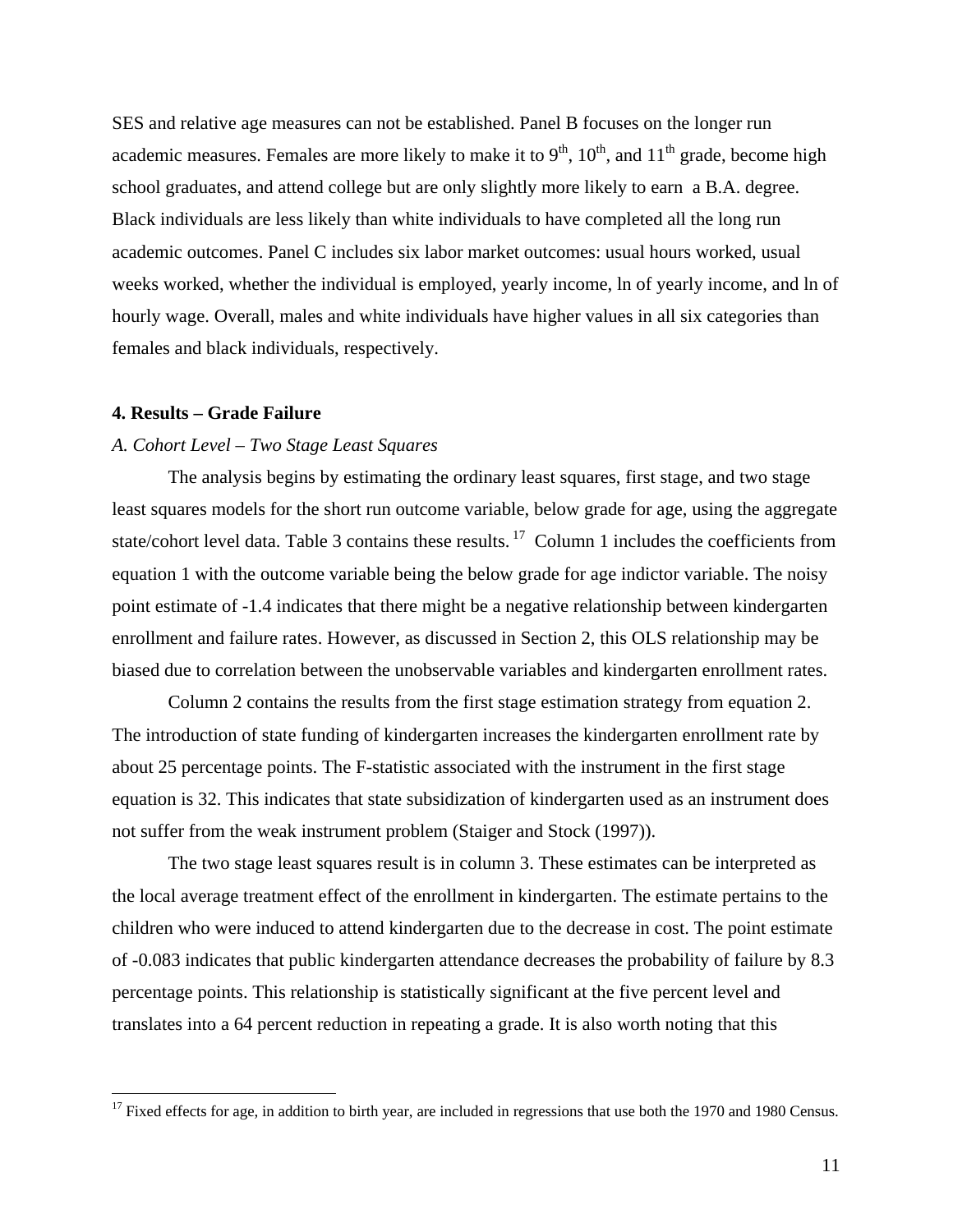estimate is larger than the point estimate found by Cascio (2004), but her sample is significantly smaller and is disaggregated by race.

#### *B. Reduced Form by Gender*

 $\overline{a}$ 

 The results from the preceding section show a statistically significant negative relationship between attending kindergarten and failing a grade in school. These results are consistent with the literature regarding kindergarten but only answer the question about the average effectiveness of kindergarten. Much of the literature regarding preschool has shown that very specific groups of children are affected the most by early education interventions.<sup>18</sup> Therefore, it is important to examine which children specifically benefit from the introduction of kindergarten into the public primary school system. By using the reduced form analysis and by estimating equation 4, these issues can be investigated.

 Table 4 reports the most basic results for the reduced form specifications. Column 1 displays the results for the female subsample. The coefficient on kindergarten indicates that the introduction of kindergarten into the public primary school educational system decreases failure rates by 2.1 percentage points. This translates into a 20 percent decrease in the failure rate. The results for the male subsample are similar. The introduction of state funded kindergarten decreases retention rates by 2.6 percentage points, which translates into a 17 percent decrease. The difference between boys and girls is not statistically significant. This is an interesting finding because conventional wisdom and previous literature find differences between boys and girls in terms of effects of early childhood education (Cannon, Jacknowitz and Painter, 2004). Using this metric, there is little evidence of this.

 The IV estimates of Table 3 specifically measures the effect of enrolling in kindergarten on grade failure for the group of children who were induced to attend kindergarten due to state subsidization. These reduced form estimates can be interpreted as the average effect of increasing kindergarten availability by state subsidization on grade repetition. The instrumental variable estimates should always be larger in magnitude than the reduced form estimates since the first stage estimate will be a positive fraction.

<sup>&</sup>lt;sup>18</sup> See Cannon, Jacknowitz and Painter (2004), Currie (2001), Gormley and Gayer (2003) and Spiess, Büchel and Wagner (2003).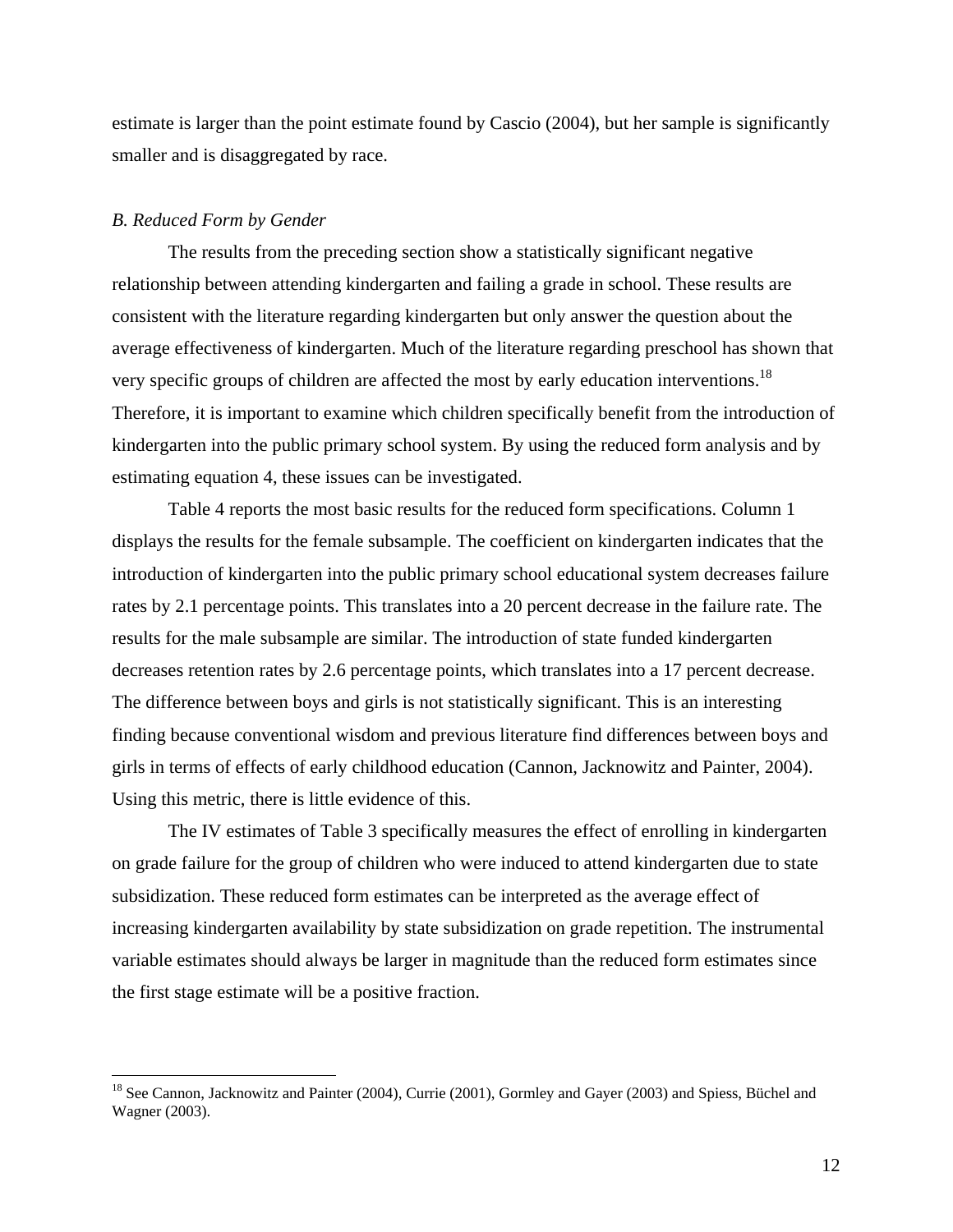### *C. Reduced Form by Race*

 I next explore the possibility that children of different races are affected differently by the introduction of state subsidized kindergarten. In this case, the sample is limited to children who are either white or black. The dummy variable of whether the child is black is interacted with the dummy variable for state sponsored kindergarten. Table 5 reports the coefficient for kindergarten ( $\gamma$ <sub>2</sub>) and the coefficient for the interaction of kindergarten and black ( $\gamma$ <sub>3</sub>) from equation 5. The results for females are reported in column 1. White females' failure rate decreased about 1.6 percentage points, a 17 percent decline. However, the black females' failure rates decreased about 4.5 percentage points, a 28 percent decline. The difference between the black and white females is statistically significant at the five percent level. The bottom of the table reports the F statistic for the joint significance of kindergarten effectiveness. For the black female, this is the F statistic of the joint test of significance for both the coefficient on kindergarten and the coefficient on the interaction between black and kindergarten.

 The introduction of publicly funded kindergarten decreased the failure rates for white males by about 2 percentage points, which translates into a 14 percent decrease. However, black males are significantly more likely to have a reduction in failure rates. Their failure rates decrease by 5.7 percentage points, or 26 percent. This is a large and statistically significant difference.

 There is significant evidence that children of different races are affected differently by the introduction of kindergarten into public school. This difference may be caused by the alternative situations children of different races face when kindergarten is not subsidized. If a child has access to high quality childcare in the absence of subsidized kindergarten, kindergarten attendance may not be as beneficial for that child.

### *D. Reduced Form by SES*

 A greater benefit to children of lower socioeconomic status has been noted in previous research. Head Start and the pre-K program in Oklahoma have both shown the most effect on children of lower socioeconomic statuses (Currie (2001) and Gormley and Gayer (2003)). Section 4C focuses on racial differences in the effectiveness of the introduction of publicly funded kindergarten, while holding socioeconomic status constant. This section will examine the different effects of kindergarten on children of different socioeconomic statuses.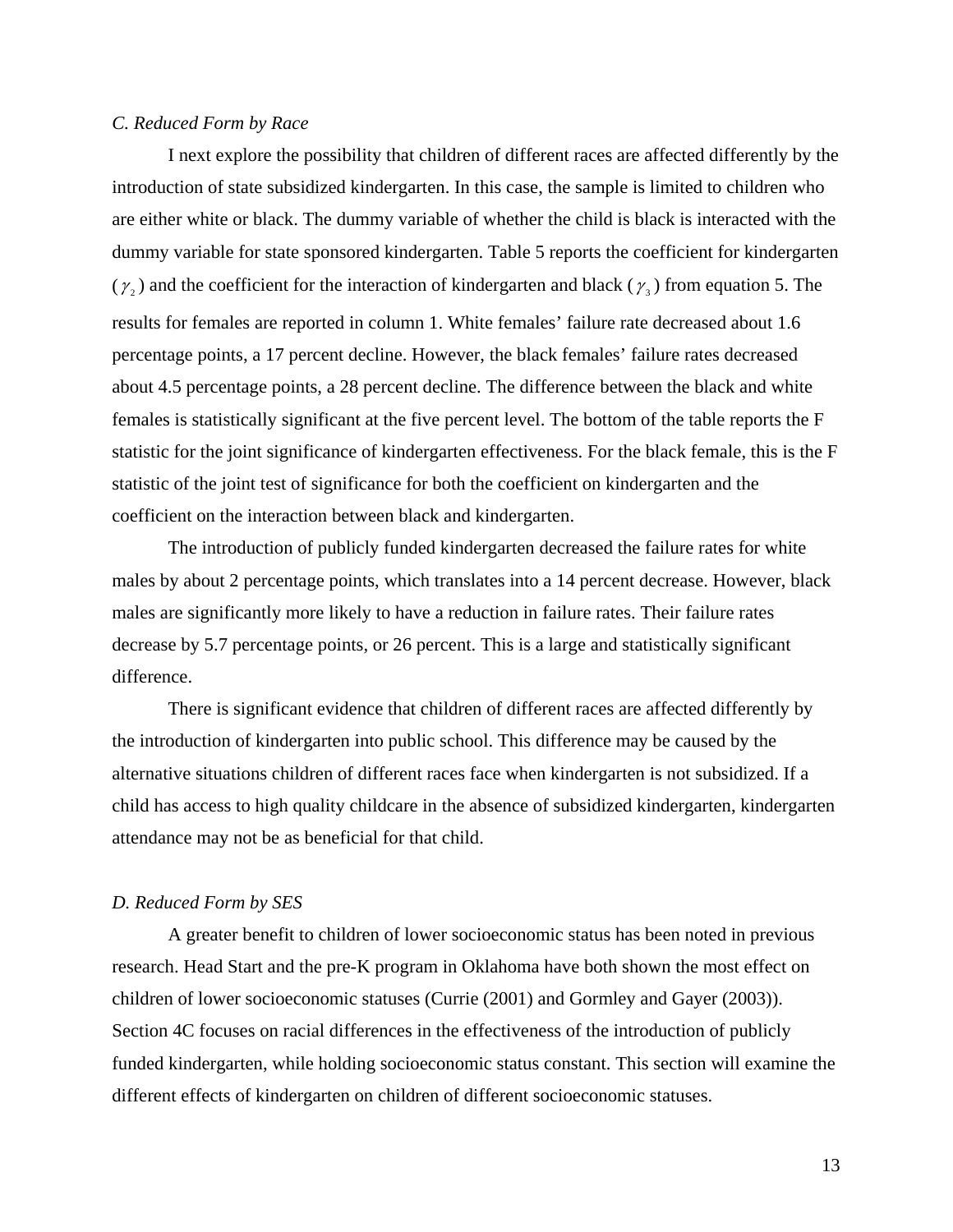Table 6 explores the relationship between socioeconomic status and kindergarten effectiveness. Indicator variables of which quartile of the socioeconomic distribution that each student belongs to is constructed by using the poverty measure in the Census. The  $1<sup>st</sup>$  quartile corresponds to the poorest children while the  $4<sup>th</sup>$  quartile corresponds to the richest children. These indicators of SES quartile are interacted with the indicator for kindergarten to measure the varying effect of the increased availability of state sponsored kindergarten on children of different SES groups. The omitted category in the regression is the children of the  $4<sup>th</sup>$  quartile, the richest children. Column 1 once again displays the results for females. The introduction of state subsidized kindergarten only affects quartiles 1 through 3. Quartile 1, the poorest children, has a large and significant coefficient. The introduction of state funded kindergarten decreases the failure rate by 5.9 percentage points, or 35 percent. The second quartile is also statistically significantly impacted at the five percent level, with a 1.5 percentage point, or 18 percent decrease. The F statistics for quartiles 3 and 4 are not statistically significant at the five or ten percent level. Column 2 of Table 6 examines the effect on males and finds similar results. Only the poorest two quartiles of SES were affected by the introduction of state sponsored kindergarten. The poorest quartile is 6.5 percentage points, or 26 percent, less likely to fail whereas the second quartile students are 2.1 percentage points, or 13 percent less likely to do so. The richest two quartiles show no effect. Figure 2 graphically depicts the relationship between SES quartiles and the reduction of retention rates. Two stars indicate joint statistical significance at the five percent level. Panel A displays the results for the females and Panel B displays the results for the males. Once again, there is very little difference between the males and females.

### *E. Reduced Form by Relative Age*

 $\overline{a}$ 

 The final grouping of students is between children of dissimilar relative ages. There is a rich vein of literature discussing at what age children are ready to enroll in kindergarten or the appropriate age for beginning school.<sup>19</sup> However, a child's absolute age is not the only factor in determining her success in kindergarten and beyond. A child's age relative to her classmates may matter in terms of how much benefit that child receives from early childhood education. Recently, economists have shown that the relatively oldest children in a grade are more likely to (1) score higher on standardized math and science exams, (2) become high school leaders, (3)

 $19$  See de Cos (1997) for a thorough review of literature pertaining to kindergarten readiness.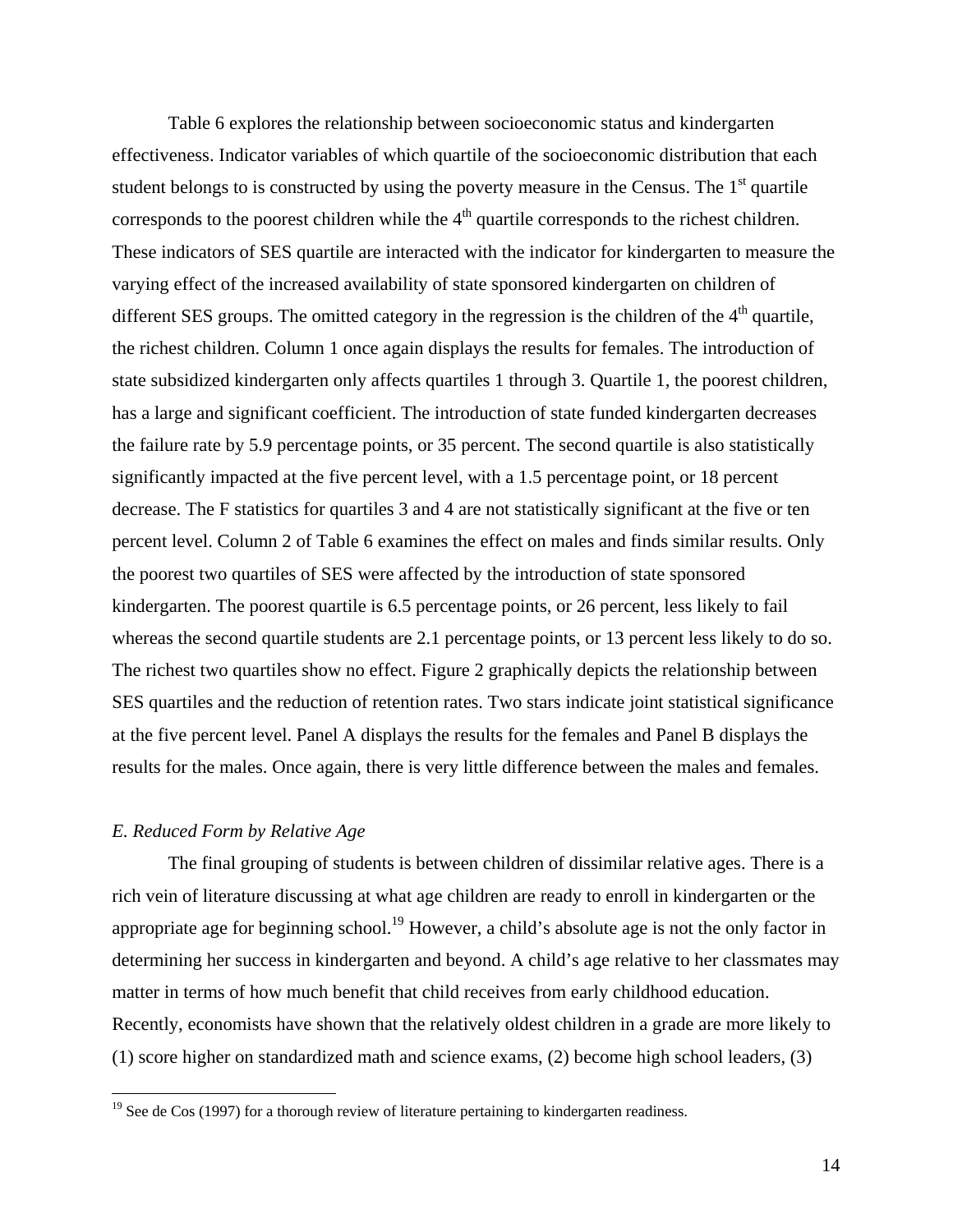take college entrance exams, and  $(4)$  attend university immediately after high school.<sup>20</sup> It is important to examine the effects of a child's relative age in relation to the benefits of kindergarten enrollment.

The state's cutoff date and individual's quarter of birth are used to construct a measure of relative age (*Q*) for each individual. The state's cutoff date was collected using historical state statutes and session laws. Given an absence of information regarding a statewide cutoff date in some states, no accurate measure of relative age can be assigned. Therefore, missing values are assigned to these children. If statewide cutoff data exists, the relative measure is constructed as follows:  $QI = 1$  for students born in the last quarter of the calendar year, which would make them the relatively youngest students prior to the cut-off; and  $QI = 0$  otherwise.  $Q2$ ,  $Q3$ , and  $Q4$ are similarly defined for each subsequent quarter of birth. For example, using an October 1<sup>st</sup> cutoff, children born between July 1 and September 30 are the youngest  $(QI = 1)$ , while children born between October 1 and December 31 are the oldest (*Q4* = 1).

Ideally, the data would contain each individual's birth date. However, due to data restrictions, only the quarter of birth of the individual is provided. Therefore, this study only uses the quarter of birth measure for states that have a cutoff date of either January 1 or October 1. Other cutoff dates are inaccurate in assigning the relative age measure because it is unclear which children are relatively the oldest or youngest. For instance, if the cutoff date is November 1, children born in the last quarter of the year may either be the relatively youngest (if they are born in October) or the relatively oldest (if they are born in November or December).

 Table 7 reports the coefficient from the interaction of the relative quarter of birth measures with the indicator variable for state sponsored kindergarten. The results for female students are reported in column 1 and displayed graphically in Figure 3, Panel A. The results show a downward pattern from a 2.6 percentage point decline for relative quarter 2 to a 1.7 percentage point decline for the oldest, relative quarter 4. However, the relatively youngest students are affected at a magnitude similar to the relatively oldest students.

 The results for males reported in column 2 and displayed in Figure 3, Panel B show a similar pattern. The point estimates indicate that the introduction of kindergarten into the public primary school increases the failure rate for the relatively youngest males and decreases the failure rate between 2 and 3 percentage points for the other three quarters with a declining

 $\overline{a}$ 

<sup>&</sup>lt;sup>20</sup> See Bedard and Dhuey (2006), Datar (2003), Dhuey and Lipscomb (2005), and Fredriksson and Öckert (2004).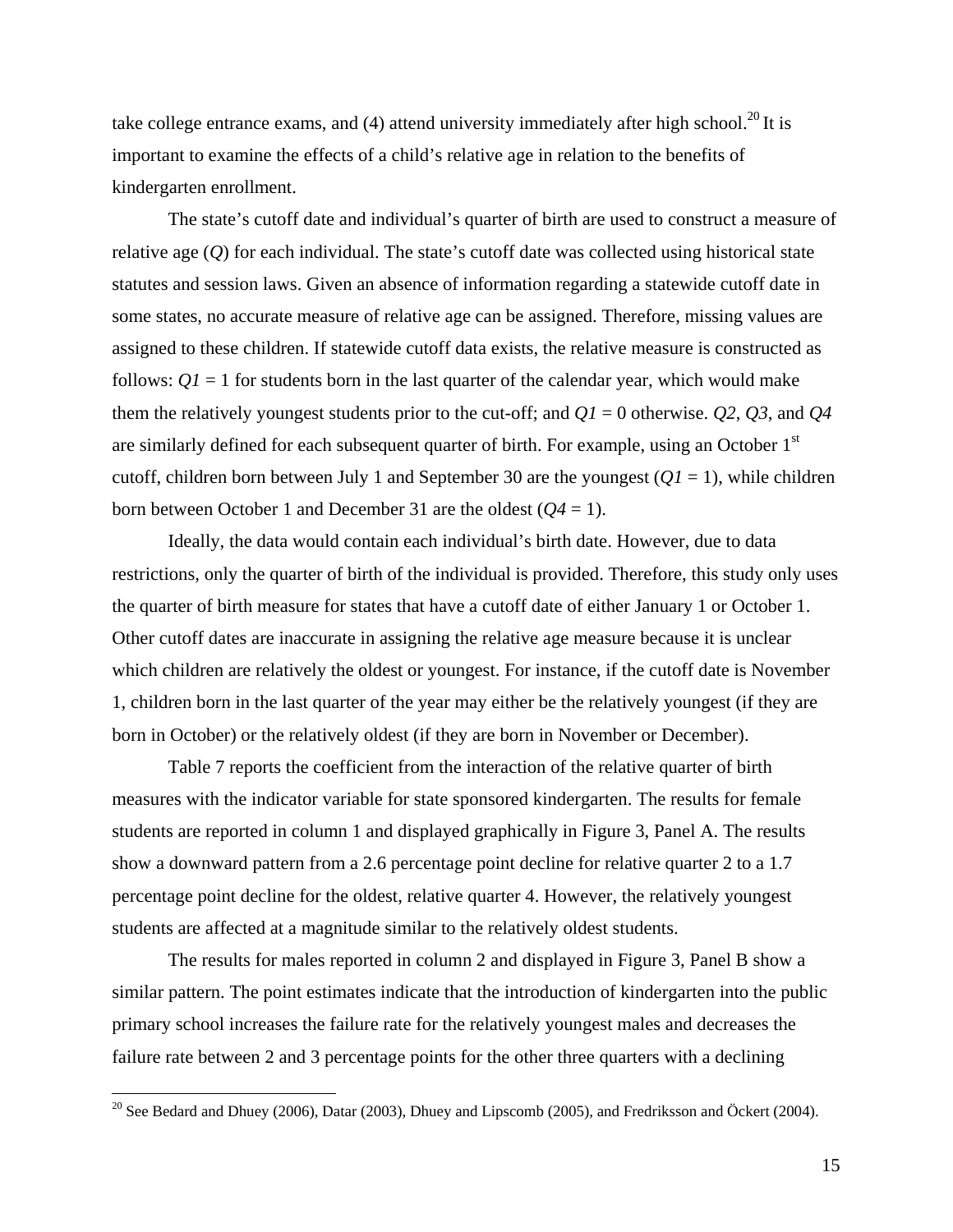pattern between relative quarter 2 and relative quarter 4. The coefficients in this section are not estimated very precisely. This is mainly due to the decreased sample size since the analysis can only use states that have a cutoff date of January  $1<sup>st</sup>$  or October  $1<sup>st</sup>$ . The coefficients are essentially of the same magnitude but are more precisely estimated if the boys and girls are pooled together in the analysis.

The patterns observed meet expectations, given the previous literature regarding relative age effects. The relatively youngest children are often at a disadvantage in terms of academic outcomes. Kindergarten attendance may level the playing field since it emphasizes socialization and school readiness, the very areas in which the relatively youngest are disadvantaged. However, the increase in failure rates for the relatively youngest males and the small magnitude of the results for the females is surprising.

 The enrollment behavior of 5 year olds before and after state-funded kindergarten is examined because the positive or smaller results for the youngest boys and girls may be due to selection into kindergarten. Appendix Table 1 reports the results from the analysis using the same independent variables as before but uses an indicator for whether the child is enrolled in school as the dependent variable. This analysis uses only five year olds in the fall of 1959, 1969, and 1979 from the 1960, 1970, and 1980 Census. The analysis is run separately for males and females and for the January 1 and October 1 cutoff dates. The enrollment patterns of children with different relative ages are quite different and can be seen graphically in Appendix Figure 1. The difference in starting age makes a large difference in parental enrollment decisions.

The measure of below grade for age is a proxy for failure rates since it is unable to disentangle whether a child has failed a grade or whether the child's parents purposely delayed entry for that child. It has been shown that the parents have purposely delayed entry for children of the relatively youngest quarter in states that have a cutoff of January 1. Therefore, the estimates of the effective reduction of retention rates by relative quarter underestimate the effect for the relatively youngest quarter.

Despite the significant effects that relative age has on academic outcomes, there is less evidence that it influences the benefit the child receives from kindergarten enrollment. The relatively youngest students do seem to benefit more than the relatively oldest children but this comparison is small in relationship to the black/white difference or the difference in socioeconomic status. This explanation may be related to the previous one regarding alternative

16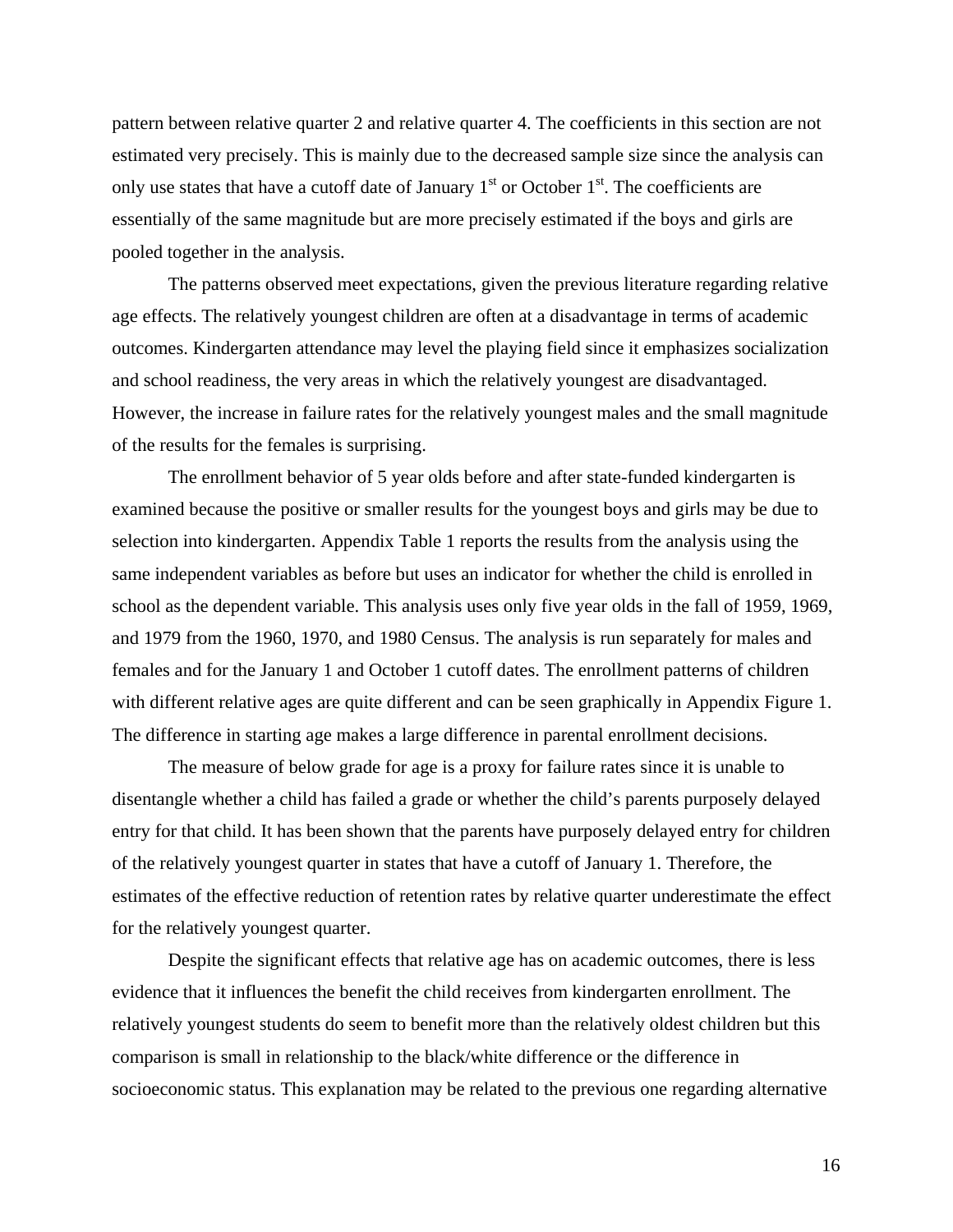childcare options when kindergarten is not available or is too expensive. Childcare options are not related to a child's relative age; therefore, a child's relative age may have little impact on the effectiveness of kindergarten outside the increased socialization and school readiness that kindergarten provides.

#### **5. Results – Long Run Outcomes**

#### *A. Cohort Level - Two Stage Least Squares*

 The remainder of the paper focuses on longer run outcomes. Table 8 reports the results for all equations of interest for the longer run outcome variables. Column 1 reports the OLS result for the impact of enrollment in kindergarten on the outcome variable. Column 2 displays the coefficient  $\delta$ , from the first stage estimated by equation (2). Lastly, column 3 shows the two stage least square estimates for  $\beta_2$ , using the introduction of state subsidization of kindergarten as an instrument for kindergarten enrollment.

 The only statistically significant results obtained using the collapsed state/cohort level data are the first stage result and the results for  $9<sup>th</sup>$  and  $10<sup>th</sup>$  grade completion. The first stage coefficient is a 30.6 percentage point increase in the enrollment after state funded kindergarten is introduced and is tightly estimated. Column 3 coefficients indicate that enrolling in kindergarten will increase  $9<sup>th</sup>$  and  $10<sup>th</sup>$  grade completion by almost 1 percentage point. The point estimates for all other outcome variables are too noisy to interpret.

#### *B. Reduced Form by Gender*

The earlier results on grade repetition indicate that there are large differences in the benefit from kindergarten between subgroups which may hold true for longer run outcomes. Once again, the kindergarten enrollment data can not be disaggregated. Hence, the reduced form specification is used to estimate the average effect of increased kindergarten availability on different groups of individuals.

 Table 9 reports the results from the reduced form equation (4) using the individual-level data for the long run academic outcomes by gender. The coefficient reported is  $\gamma_2$  from equation 4. Column 2 reports the results for the male sample. The longer run academic outcomes are in Panel A. There are positive and statistically significant effects of kindergarten availability on all the academic outcome variables except for college attendance and college graduation outcomes.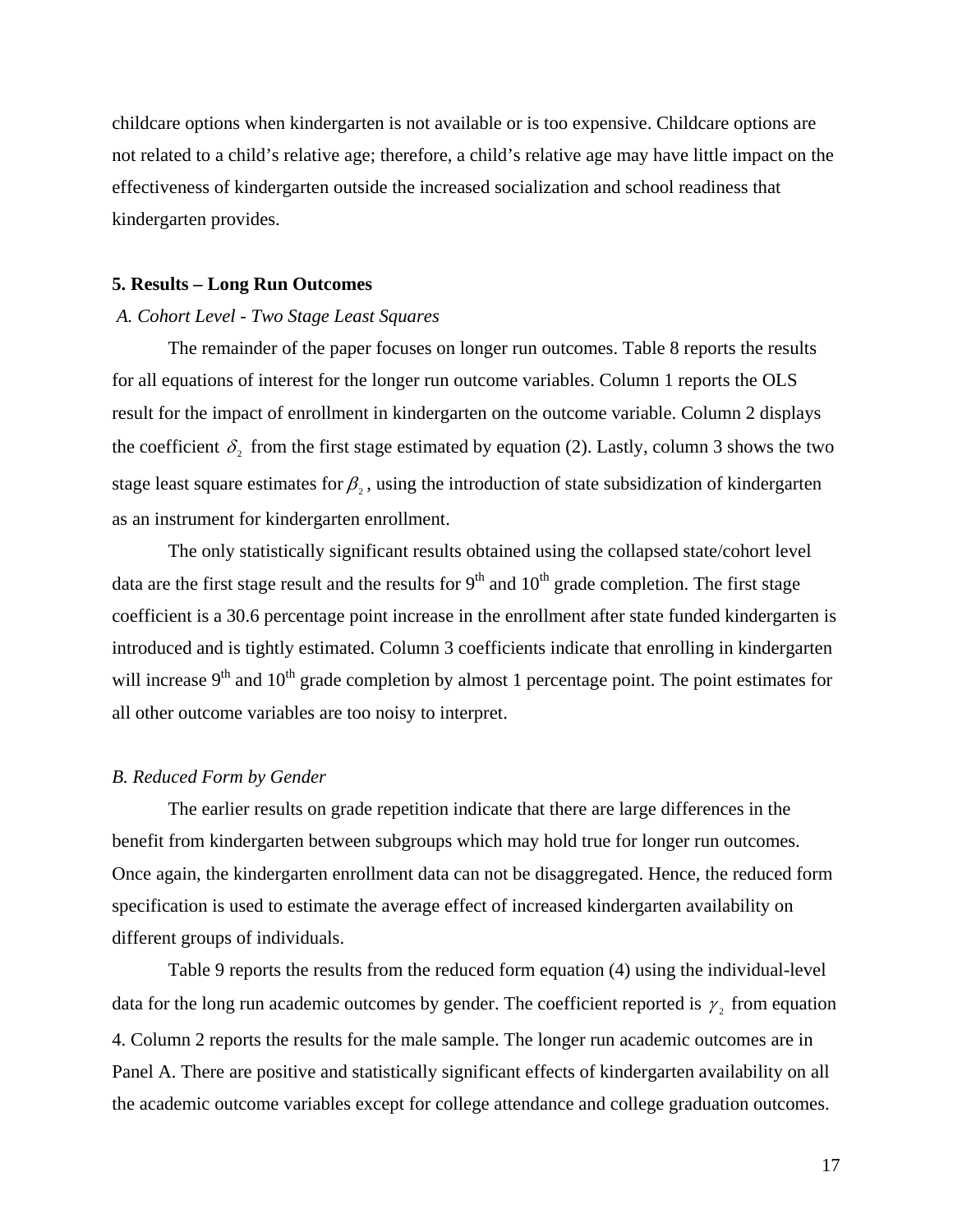The point estimate indicates that the increase of availability due to the introduction of kindergarten into the public primary school system increases high school graduation rates by 0.8 percentage points. Similar results are reported for  $9<sup>th</sup>$  grade through  $11<sup>th</sup>$  grade completion rates. The increase in availability of kindergarten increases high school graduation by about 8 percent. Panel B reports a statistically significant and positive result for employment status but no other results are significant. The educational attainment results for the female sample reported in column 1 are similar in magnitude to those of the males. However, the female results contain a puzzling outcome, indicating that after kindergarten becomes state funded, female students are less likely to earn a B.A. degree. The labor market outcome measures are reported for the sample of women but these results should be interpreted cautiously due to many changes in the women's labor market during this time period. Overall, there are three significant results, usual hours, usual weeks worked, and yearly income which are negative. Therefore, there are some effects on school completion rates and labor market outcomes due to the increase of kindergarten for both males and females.

#### *B. Reduced Form by Race*

 $\overline{a}$ 

 Table 10 reports the point estimates for the indicator variable for kindergarten and the interaction between the indicator variable for black and the indicator variable for kindergarten from equation (5) using the long run outcome measures as the dependent variable. Panel A reports the results from the male sample whereas Panel B reports the results from the female sample. Columns 1 through 4 report point estimates similar to Table 9 but with slightly less precision in the high school graduate model in the male sample. The interaction variable between black and kindergarten is not statistically significantly different from zero in any of the four models. Column 5 shows no statistically significant results for the outcome variable some college. Column 6 contains an unexpected outcome. It indicates that after kindergarten became state funded, black students were less likely to earn a B.A. degree $^{21}$ .

 Columns 8-12 report the results for the labor market outcomes, employment status, usual hours works, weeks worked, total yearly income, and ln of hourly wage. All of the labor market outcomes except employment status are conditional on being employed. These models are the

 $21$  The inclusion of distinct time trends for black individuals causes this coefficient to change signs and stay at approximately the same magnitude but does not substantially change any other coefficients.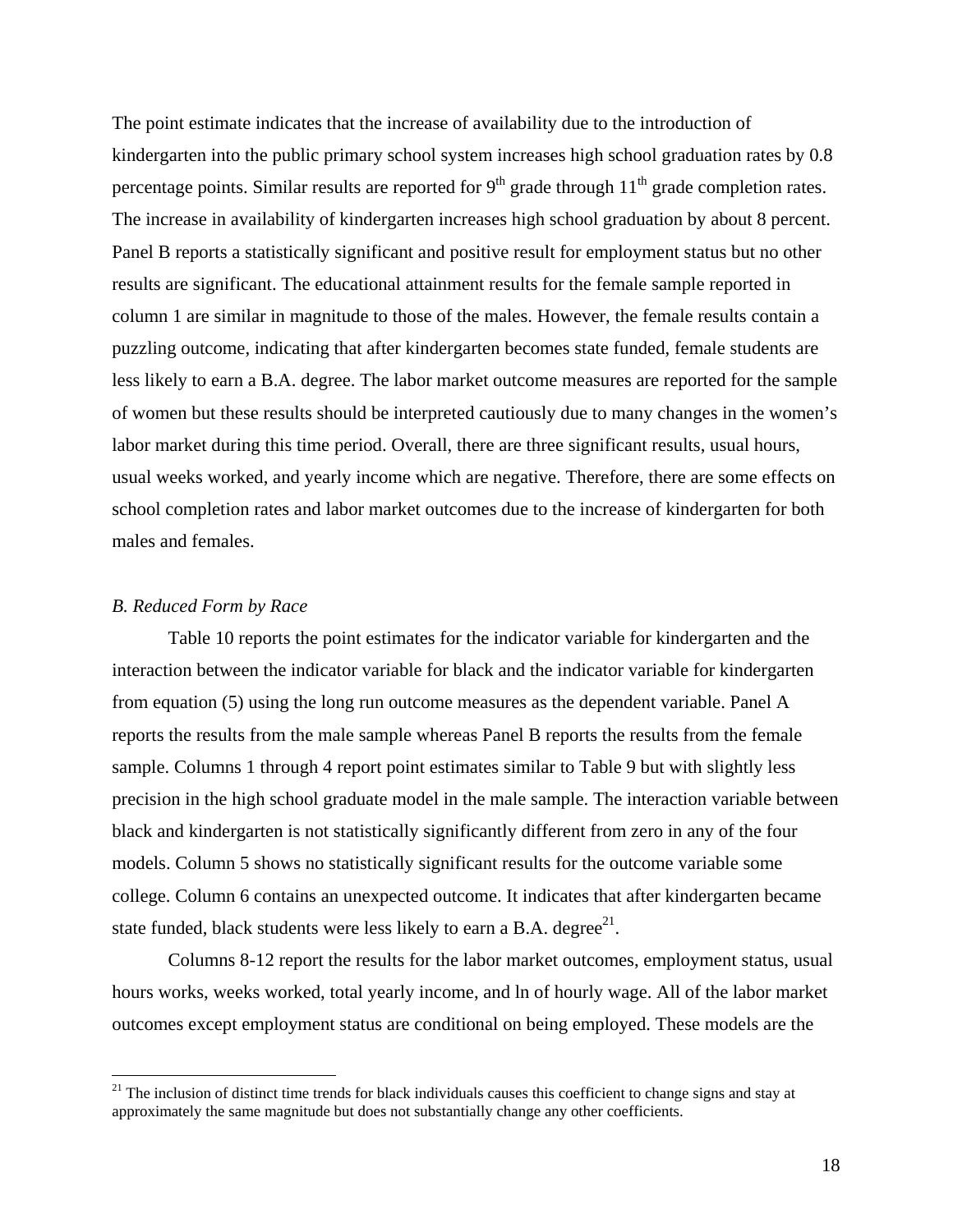same as the academic outcome models, though the individual's current region of residence, marital status, and domicile in or outside a city are also held constant. There are two points worth mentioning for the male sample. First, the result for employment status is positive and significant for the coefficient on the indicator for kindergarten and negative and significant for the coefficient of the interaction variable. These differences may be due to the differences in the marginal children. Second, the point estimates for both yearly income and log hourly wage models are positive and statistically significant. The point estimate of 0.035 for the interaction in the log hourly wage model can be translated into a 3.5 percent increase in wages for black individuals due to an increase in the availability of kindergarten seats in the public primary school educational system. Again, the labor market outcome measures are reported for the sample of women but these results should be cautiously interpreted.

#### **5. Conclusion**

 The introduction and subsidization of kindergarten in the public primary school education system allows us a unique opportunity to analyze the benefits of the largest implementation of an early childhood education program in recent history. The effect of kindergarten on a variety of academic and long run outcomes can be calculated by using the large increases in enrollment due to state subsidization assuming that state subsidization influences outcome measures only through its effect on enrollment. The subsidization of kindergarten decreased failure rates primarily for low income and black children and increased the future wages of black individuals. A possible explanation for these results is that the children who benefited most were the children who received lower quality care as a substitute for attending kindergarten. The subsidization of kindergarten helped level the playing field for the children least likely to receive high quality childcare in the absence of state supported kindergarten.

 Overall, the finding that only the select groupings of children gain from kindergarten attendance is important because it suggests that targeting early childhood interventions for the most affected children would yield significantly more benefits per tax dollar spent than providing publicly funded schooling for all.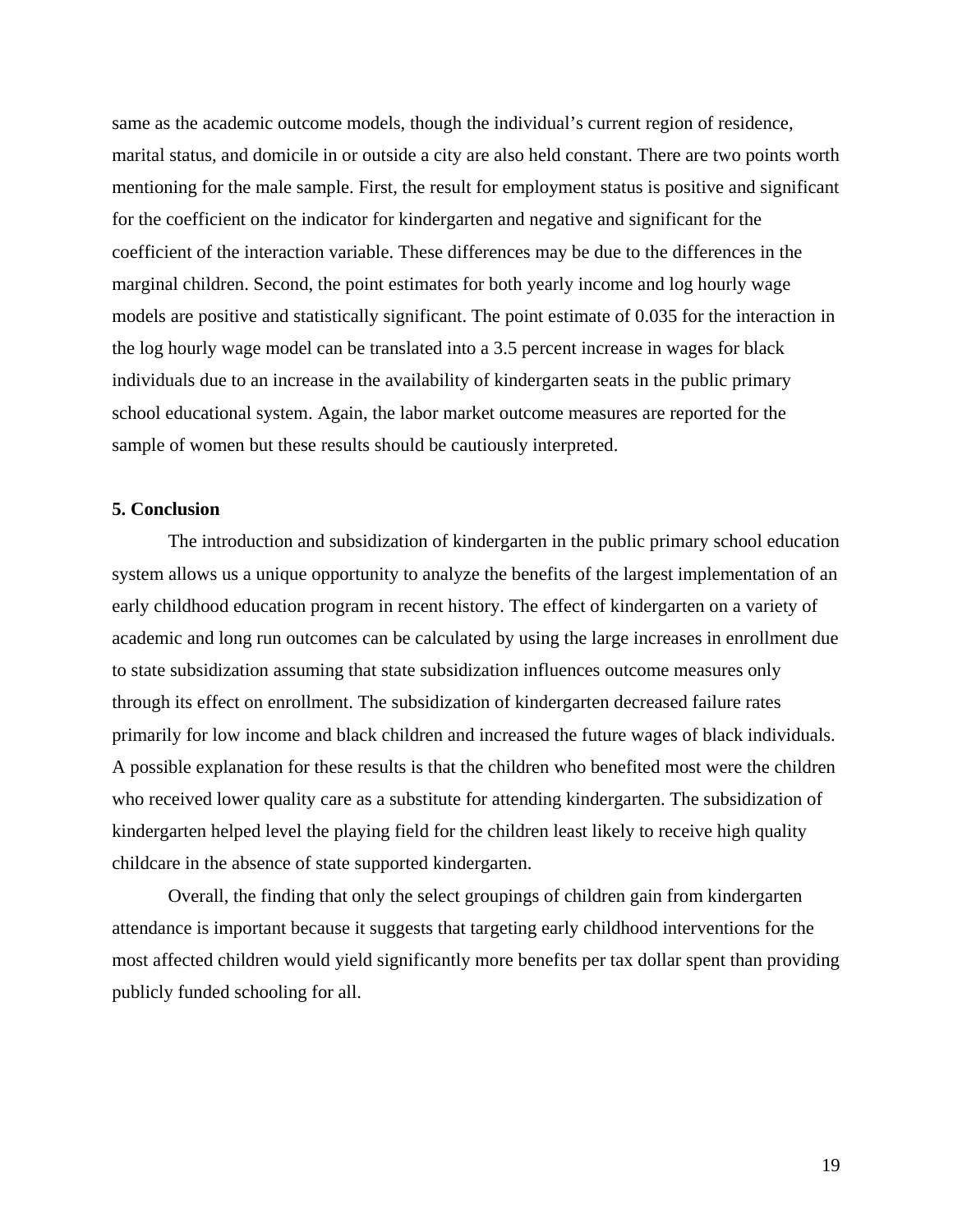### **References**

- Angrist, Joshua. 1991. "Grouped-data estimation and testing in simple labor-supply models." *Journal of Econometrics* 47: 243-266.
- Baker, Michael, Jonathan Gruber, and Kevin Milligan. 2005. "Universal childcare, maternal labor supply, and family well-being" NBER Working Paper No. 11832.
- Bedard, Kelly and Elizabeth Dhuey. 2006. "The Persistence of Early Childhood Maturity: International Evidence of Long-Run Age Effects." *Quarterly Journal of Economics*  $121(4)$ .
- Cannon, Jill, Alison Jacknowitz, and Gary Painter. 2005. "Is Full Better than Half? Examining the Longitudinal Effects of Full-Day Kindergarten Attendance" RAND Working Paper Series No. WR-266
- Cascio, Elizabeth. 2004. "Schooling Attainment and the Introduction of Kindergartens into Public Schools," Working Paper
- Clark, Patricia and Elizabeth Kirk. 2000. "All-Day Kindergarten," *Childhood Education*, 76(4): 228-231.
- Currie, Janet. 2001. "Early Childhood Education Programs," *Journal of Economic Perspectives*, 15(2): 213-238.
- Currie, Janet, and Matthew Neidell. 2007. "Getting inside the "Black Box" of Head Start quality: What matters and what doesn't" forthcoming in *Economics of Education Review.*
- Datar, Ashlesha. 2006. "Does Delaying Kindergarten Entrance Give Children a Head Start?'  *Economics of Education Review*, XXV: 43-62.
- DeCicca, Philip. 2006. "Does Full-Day Kindergarten Matter? Evidence from the First Two Years of Schooling" forthcoming *Economics of Education Review.*
- de Cos, Patricia. 1997. "Readiness for Kindergarten: What Does It Mean?" California Research Bureau, California State Library, CRB-97-014.
- Dhuey, Elizabeth and Stephen Lipscomb. 2006. "What Makes a Leader? Relative Age and High School Leadership" forthcoming *Economics of Education Review*.
- Fredricksson, Peter and Björn Öckert, "Is Early Learning Really More Productive? The Effect of School Starting Age on School and Labor Market Performance," Working Paper, (2004).
- Fusaro, Joseph A. 1997. "The Effect of Full-day Kindergarten on Student Achievement: A Meta- Analysis," *Child Study Journal*, 27(4) 269-277.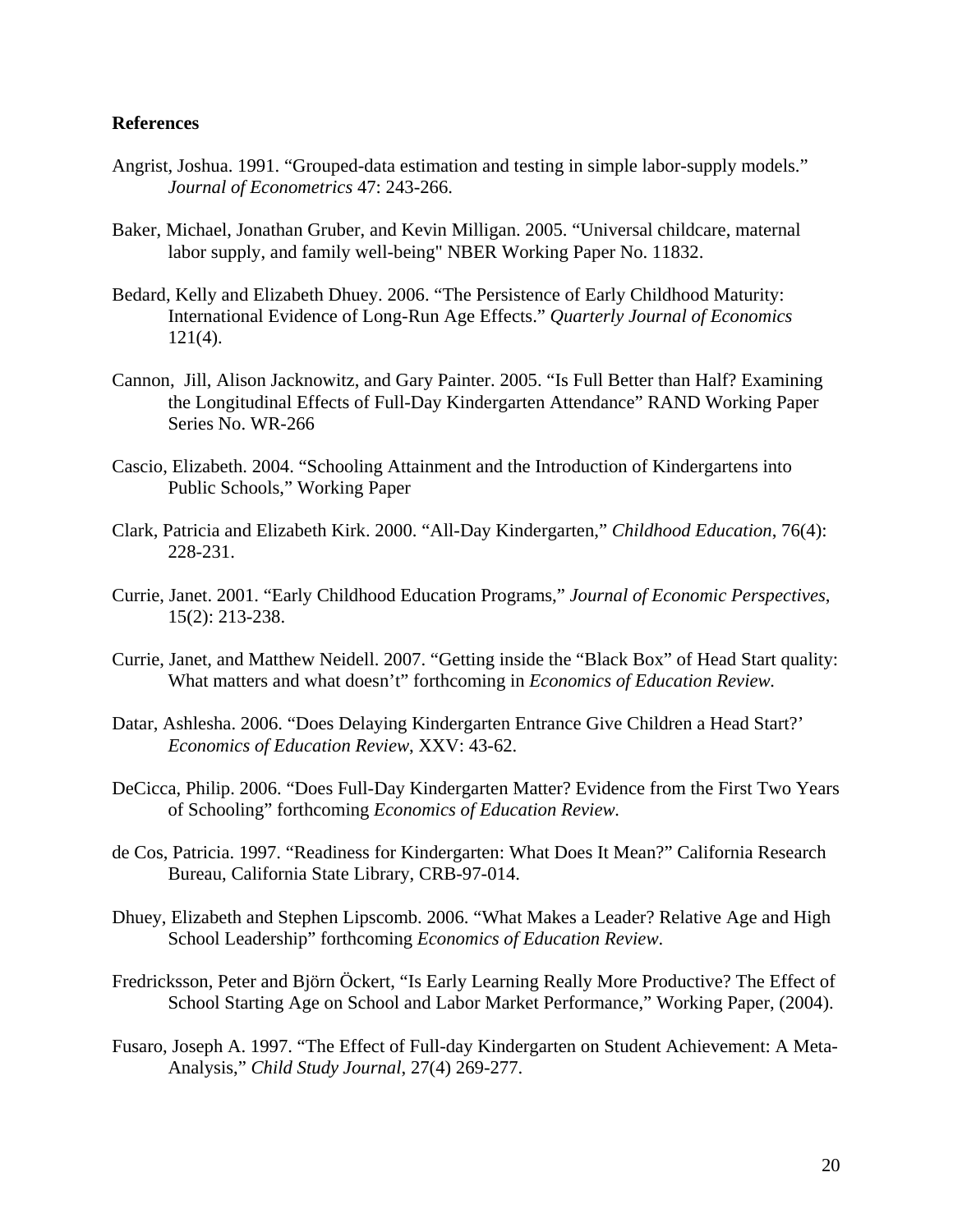- Gormley, William T., Jr., and Ted Gayer. 2005. " Promoting School Readiness in Oklahoma: An Evaluation of Tulsa's Pre-K Program." *Journal of Human Resources* 40(3): 533-558.
- Holmes, C.T. 1989. "Grade Level Retention Effects: A Meta-Analysis of Research Studies." In  *Flunking Grades: Research and Policies on Retention*, eds. Lorrie A. Shepard and Mary Lee Smith, 16-33. London: Falmer Press.
- Imbens, Guido, and Wilbert van der Klaauw. 1995. "Evaluating the Cost of Conscription in the Netherlands." *Journal of Business and Economic Statistics*, 13(2): 207-215.
- Jacob, Brian A. and Lars Lefgren. 2004. "Remedial Education and Student Achievement: A Regression-Discontinuity Analysis." *Review of Economics and Statistics* 86(1): 226-244.
- Karweit, N. 1992. "The Kindergarten Experience." *Educational Leadership* 49(6): 82-86.
- Ludwig, Jens, and Douglas L. Miller. 2007. "Does Head Start Improve Children's Life Chances? Evidence from a Regression Discontinuity Design" forthcoming in *The Quarterly Journal of Economics.*
- Murray, Sheila, William Evans, and Robert Schwab. 1998. "Education-Finance Reform and the Distribution of Education Resources" *The American Economic Review* 88(4):789-812.
- Oreopoulos, Philip, Marianne Page, and Ann Huff Stevens. 2006. "The Intergenerational Effects of Compulsory Schooling" *Journal of Labor Economics*, 24 (4): 729-760.
- Roderick, Melissa. 1994. "Grade Retention and School Dropout: Investigating the Association." *American Educational Research Journal*, 31 (4): 729-59.
- Spiess, C. Katharina, Felix Buchel, and Gert G. Wagner. 2003. "Children's school placement in Germany: does Kindergarten attendance matter?" *Early Childhood Research Quarterly*, 18: 255-270.
- Spodek, B. 1988. "Conceptualizing Today's Kindergarten Curriculum" *The Elementary School Journal.* 89 (2): 204.
- Staiger, D. and J.H. Stock. 1997. "Instrumental Variables Regression with Weak Insturments." *Econometrica.* 65(3): 557-586.
- Steiner. 1972. *Public School Finance Programs, 1971-72*. Washington, DC: U.S. GPO. U.S. Department of Health, Education, and Welfare, Office of Education
- Tanner, Laurel N. and Daniel Tanner. 1973. "Unanticipated Effects of Federal Policy: the Kindergarten." *Educational Leadership* 31(1): 49-52.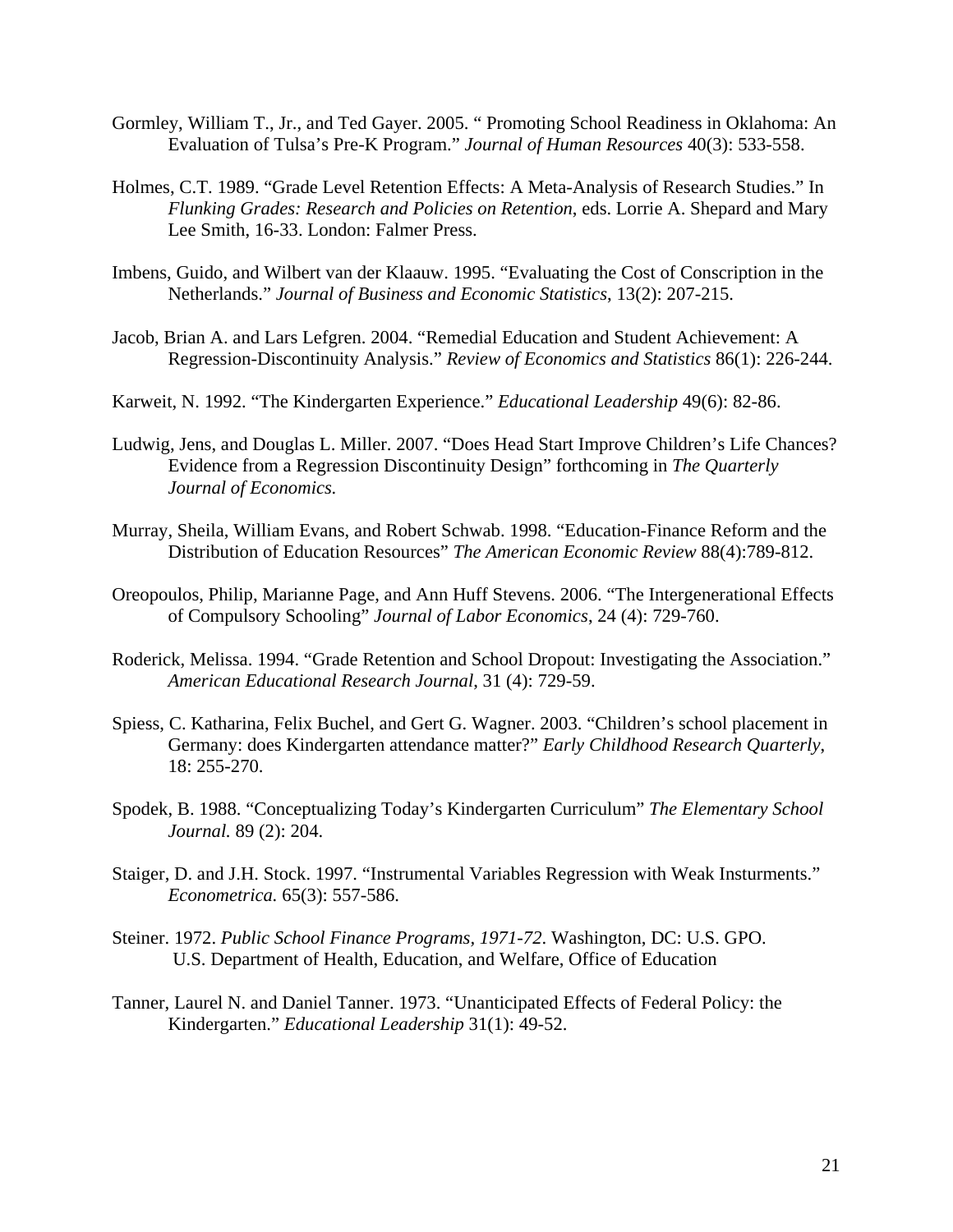Walston, Jill and Jerry West. 2004. "Full-day and Half-day Kindergarten in the United States: Findings from the Early Childhood Longitudinal Study, Kindergarten Class of 1998-99," National Center for Education Statistics.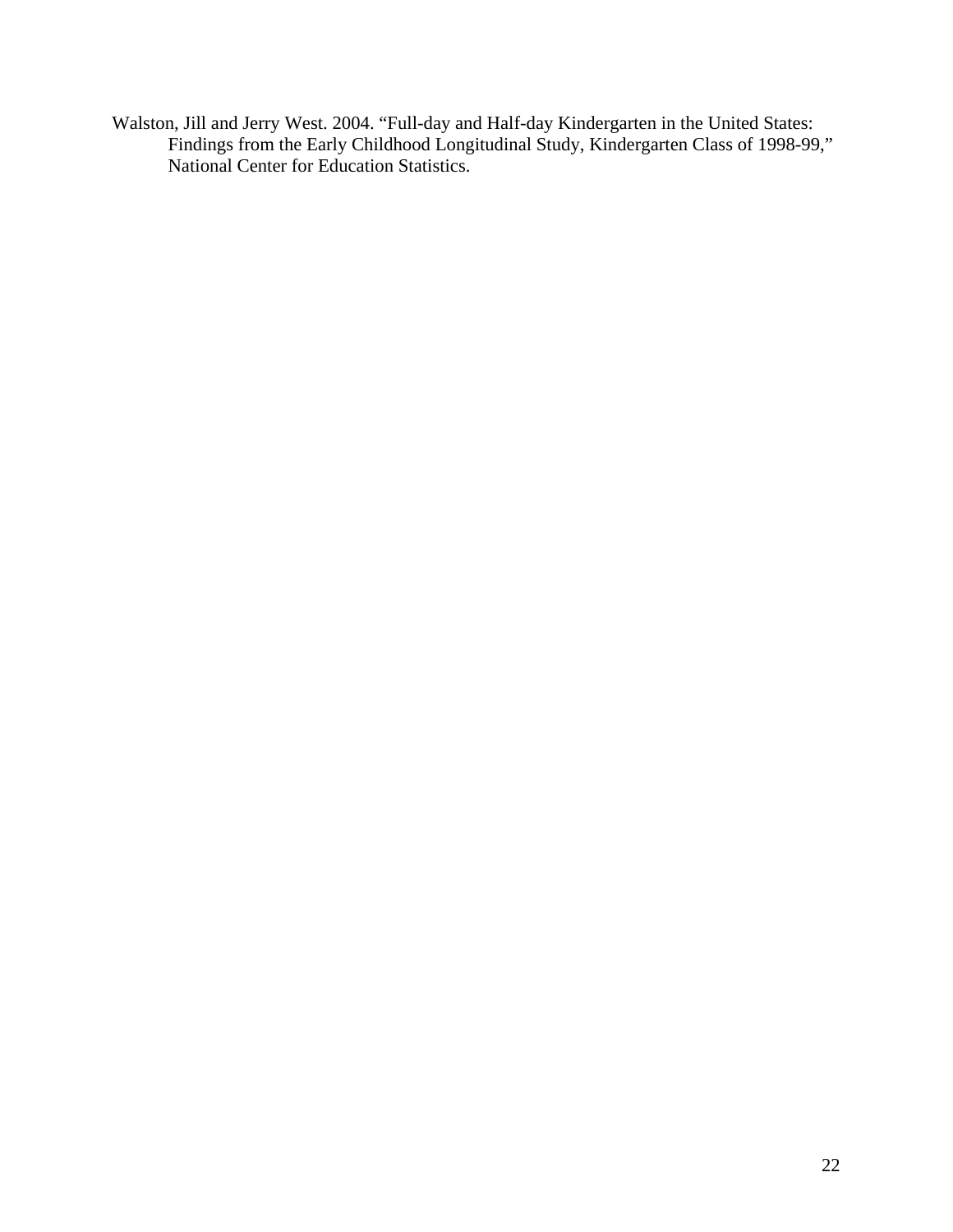| <b>State</b>  | Year   | <b>State</b>      | Year   |
|---------------|--------|-------------------|--------|
| Alabama       | 1977   | Nebraska          | 1945 * |
| Arizona       | 1971   | Nevada            | 1949 * |
| Arkansas      | 1973   | New Hampshire     | 1968   |
| California    | 1946   | New Jersey        | 1945 * |
| Colorado      | 1963   | <b>New Mexico</b> | 1975   |
| Conneticut    | 1943   | <b>New York</b>   | 1949 * |
| Delaware      | 1968   | North Carolina    | 1973   |
| Florida       | 1968   | North Dakota      | 1980   |
| Georgia       | 1978   | Ohio              | 1935   |
| Idaho         | 1975   | Oklahoma          | 1969   |
| Illinois      | 1951 * | Oregon            | 1973   |
| Indiana       | 1945 * | Pennsylavania     | 1945 * |
| lowa          | 1951 * | Rhode Island      | 1946 * |
| Kansas        | 1965   | South Carolina    | 1973   |
| Kentucky      | 1977   | South Dakota      | 1947 * |
| Louisanna     | 1967   | Tennessee         | 1973   |
| Maine         | 1965   | Texas             | 1973   |
| Maryland      | 1967   | Utah              | 1939 * |
| Massachusetts | 1972   | Vermont           | 1937 * |
| Michigan      | 1948   | Virginia          | 1968   |
| Minnesota     | 1947   | Washington        | 1959   |
| Mississippi   | 1986   | West Virginia     | 1971   |
| Missouri      | 1967   | Wisconsin         | 1949   |
| Montana       | 1971   | Wyoming           | 1974   |

Table 1. Year of Adoption of State Subsidization of Kindergarten

\* indicates the date was not verified with the state's department of education and it is the date of the largest percentage increase of kindergarten enrollment.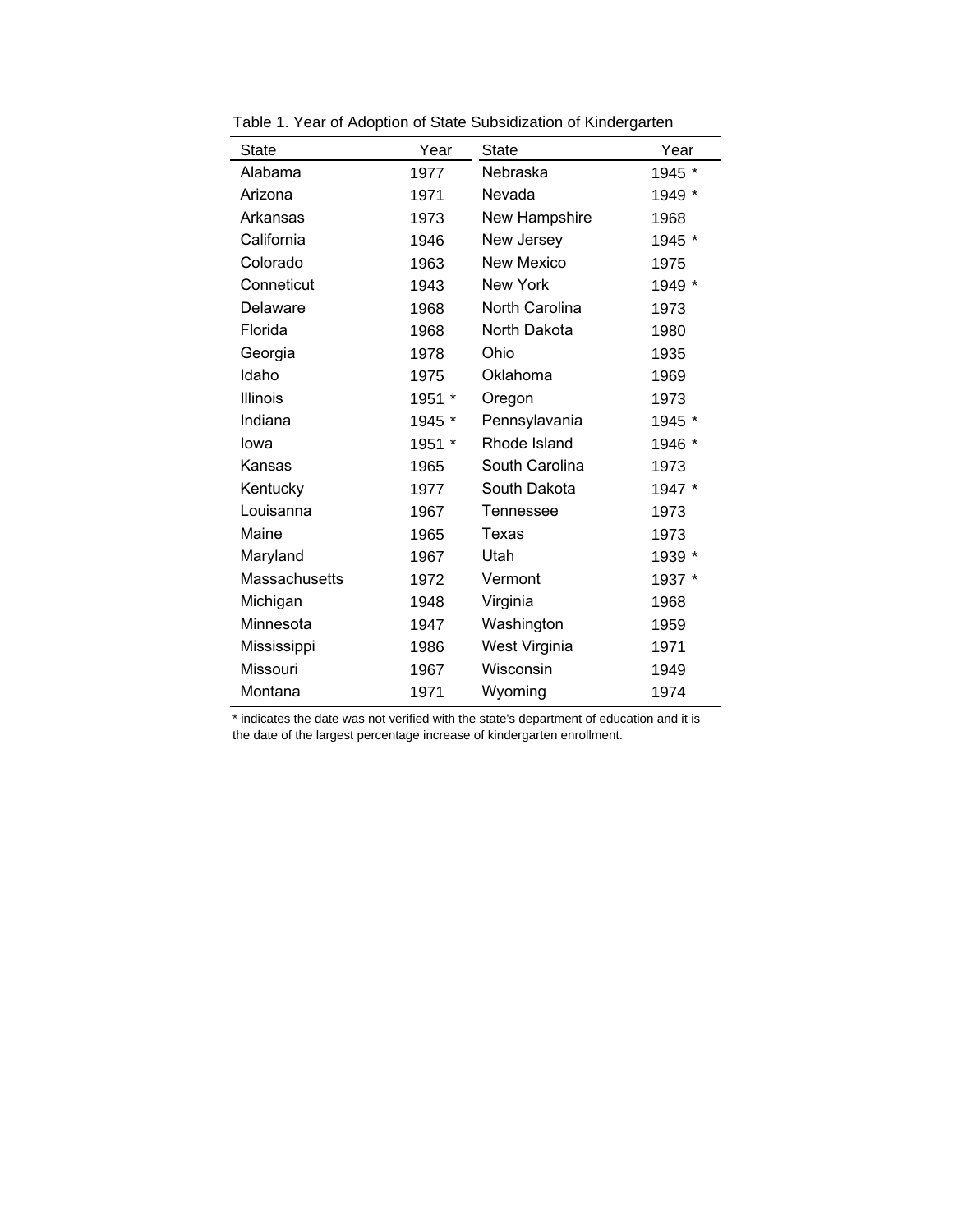## Table 2. Summary Statistics

|                                            |         |         | Gender  |         | Race         |        | <b>SES Quartiles</b> |        |        |        | Relative Age* |        |        |
|--------------------------------------------|---------|---------|---------|---------|--------------|--------|----------------------|--------|--------|--------|---------------|--------|--------|
|                                            | All     | Male    | Female  | White   | <b>Black</b> | 1st    | 2nd                  | 3rd    | 4th    | 1st    | 2nd           | 3rd    | 4th    |
| Panel A: Short Run - Academic Outcomes     |         |         |         |         |              |        |                      |        |        |        |               |        |        |
| Below Grade for Age                        | 0.13    | 0.16    | 0.11    | 0.12    | 0.20         | 0.22   | 0.13                 | 0.10   | 0.08   | 0.32   | 0.24          | 0.20   | 0.15   |
|                                            | (0.34)  | (0.37)  | (0.31)  | (0.33)  | (0.40)       | (0.41) | (0.34)               | (0.30) | (0.26) | (0.47) | (0.43)        | (0.40) | (0.36) |
| Panel B: Long Run - Educational Attainment |         |         |         |         |              |        |                      |        |        |        |               |        |        |
| Completed at Least 9th Grade               | 0.99    | 0.99    | 0.99    | 0.99    | 0.98         |        |                      |        |        |        |               |        |        |
|                                            | (0.11)  | (0.12)  | (0.10)  | (0.11)  | (0.13)       |        |                      |        |        |        |               |        |        |
| Completed at Least 10th Grade              | 0.98    | 0.97    | 0.98    | 0.98    | 0.97         |        |                      |        |        |        |               |        |        |
|                                            | (0.15)  | (0.16)  | (0.14)  | (0.15)  | (0.18)       |        |                      |        |        |        |               |        |        |
| Completed at Least 11th Grade              | 0.96    | 0.95    | 0.96    | 0.96    | 0.94         |        |                      |        |        |        |               |        |        |
|                                            | (0.20)  | (0.21)  | (0.19)  | (0.19)  | (0.25)       |        |                      |        |        |        |               |        |        |
| Completed at Least High School             | 0.91    | 0.90    | 0.92    | 0.92    | 0.83         |        |                      |        |        |        |               |        |        |
|                                            | (0.28)  | (0.29)  | (0.27)  | (0.26)  | (0.37)       |        |                      |        |        |        |               |        |        |
| Completed at Least Some College            | 0.64    | 0.63    | 0.66    | 0.66    | 0.53         |        |                      |        |        |        |               |        |        |
|                                            | (0.48)  | (0.48)  | (0.47)  | (0.47)  | (0.50)       |        |                      |        |        |        |               |        |        |
| Completed at Least B.A. Degree             | 0.31    | 0.31    | 0.31    | 0.32    | 0.17         |        |                      |        |        |        |               |        |        |
|                                            | (0.46)  | (0.46)  | (0.46)  | (0.47)  | (0.38)       |        |                      |        |        |        |               |        |        |
| Completed at Least Advanced Degree         | 0.10    | 0.10    | 0.09    | 0.10    | 0.05         |        |                      |        |        |        |               |        |        |
|                                            | (0.29)  | (0.30)  | (0.29)  | (0.30)  | (0.21)       |        |                      |        |        |        |               |        |        |
| Panel C: Long Run - Labor Market Outcomes  |         |         |         |         |              |        |                      |        |        |        |               |        |        |
| <b>Usual Hours Worked</b>                  | 35.50   | 41.40   | 30.03   | 36.22   | 31.36        |        |                      |        |        |        |               |        |        |
|                                            | (18.37) | (16.25) | (18.52) | (18.04) | (19.61)      |        |                      |        |        |        |               |        |        |
| <b>Weeks Worked</b>                        | 40.14   | 44.55   | 36.05   | 41.05   | 35.17        |        |                      |        |        |        |               |        |        |
|                                            | (19.53) | (15.99) | (21.52) | (18.91) | (22.05)      |        |                      |        |        |        |               |        |        |
| Employed                                   | 0.80    | 0.85    | 0.75    | 0.81    | 0.74         |        |                      |        |        |        |               |        |        |
|                                            | (0.40)  | (0.36)  | (0.44)  | (0.40)  | (0.44)       |        |                      |        |        |        |               |        |        |
| Yearly Income                              | 32917   | 43334   | 23249   | 34663   | 23581        |        |                      |        |        |        |               |        |        |
|                                            | (40966) | (49040) | (28455) | (42819) | (27678)      |        |                      |        |        |        |               |        |        |
| Ln Yearly Income                           | 10.27   | 10.53   | 10.00   | 10.31   | 10.06        |        |                      |        |        |        |               |        |        |
|                                            | (0.91)  | (0.78)  | (0.95)  | (0.91)  | (0.88)       |        |                      |        |        |        |               |        |        |
| Ln Hourly Income                           | 2.76    | 2.88    | 2.64    | 2.79    | 2.61         |        |                      |        |        |        |               |        |        |
|                                            | (0.62)  | (0.61)  | (0.61)  | (0.62)  | (0.62)       |        |                      |        |        |        |               |        |        |

All statistics are population weighted. Standard deviations in parentheses. \*Summary statistics are calculated using the sample of students in states that have a achool entry entrance cut off date of October 1 or January 1.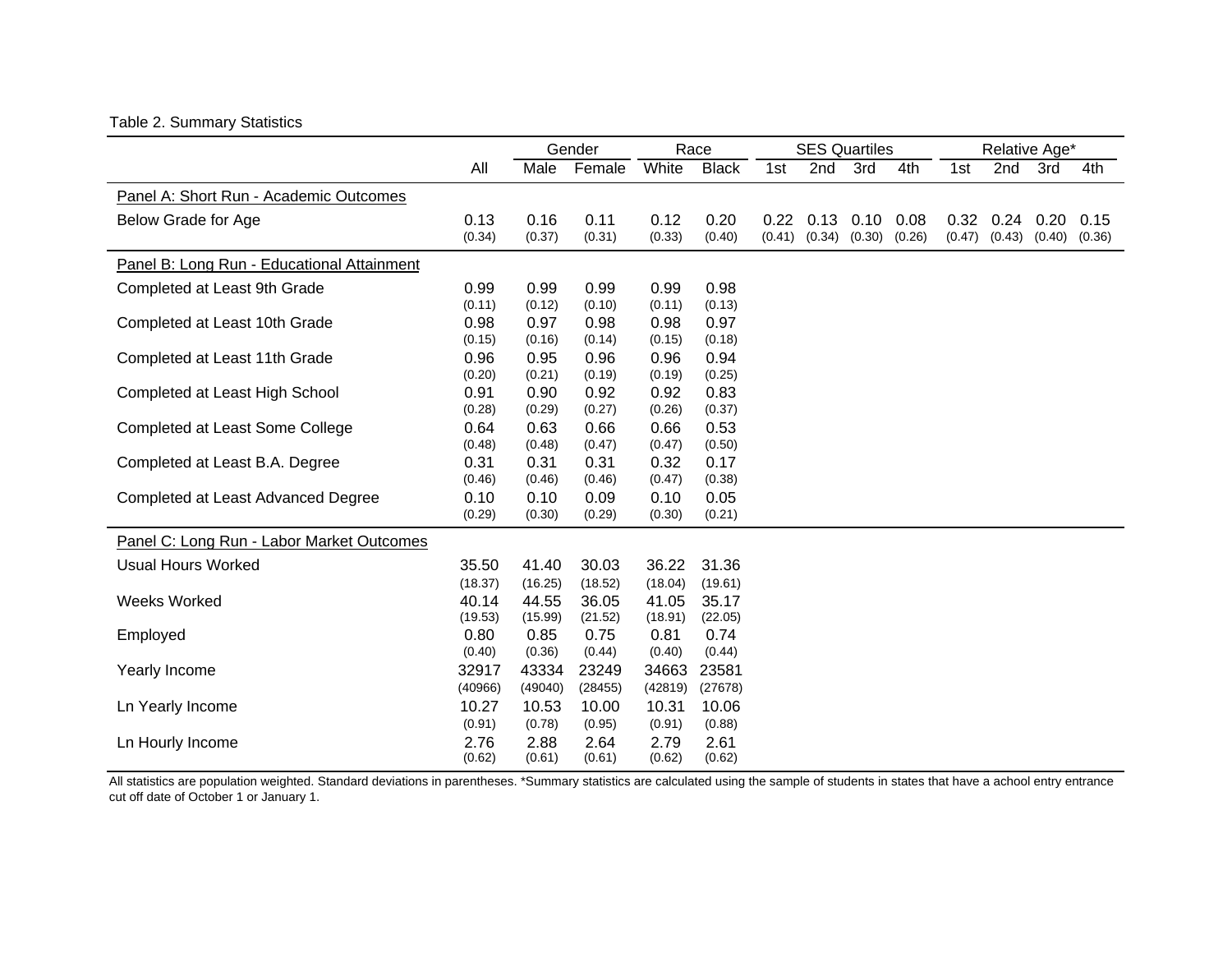|                    | <b>OLS</b>    | <b>First Stage</b> | 2SLS                 |
|--------------------|---------------|--------------------|----------------------|
|                    | (1)           | (2)                | (3)                  |
| Dependent Variable | Grade Failure | Enrollment         | <b>Grade Failure</b> |
| Kindergarten       |               | 0.249              |                      |
|                    |               | (0.044)            |                      |
| Enrollment         | $-0.014$      |                    | $-0.083$             |
|                    | (0.017)       |                    | (0.038)              |
| Female             | 0.076         | 0.156              | 0.091                |
|                    | (0.082)       | (0.241)            | (0.080)              |
| <b>Black</b>       | 0.200         | $-0.416$           | 0.098                |
|                    | (0.237)       | (1.261)            | (0.221)              |
| Other Race         | $-0.040$      | $-2.325$           | $-0.201$             |
|                    | (0.400)       | (1.967)            | (0.454)              |
| 1st Quartile SES   | 0.455         | -1.520             | 0.293                |
|                    | (0.163)       | (0.785)            | (0.187)              |
| 2nd Quartile SES   | 0.399         | 0.104              | 0.413                |
|                    | (0.161)       | (0.760)            | (0.183)              |
| 3rd Quartile SES   | 0.499         | $-0.184$           | 0.483                |
|                    | (0.185)       | (0.628)            | (0.203)              |
| Observations       | 863           | 863                | 863                  |

Table 3. The Effect of Kindergarten Enrollment on Grade Failure

Heteroskedastic-consistent standard errors are in parentheses and are clustered at the state level. Bold (Italic) coefficents are significant at the 5 (10) percent level or better. All models include controls for census year, birth year, and state of birth.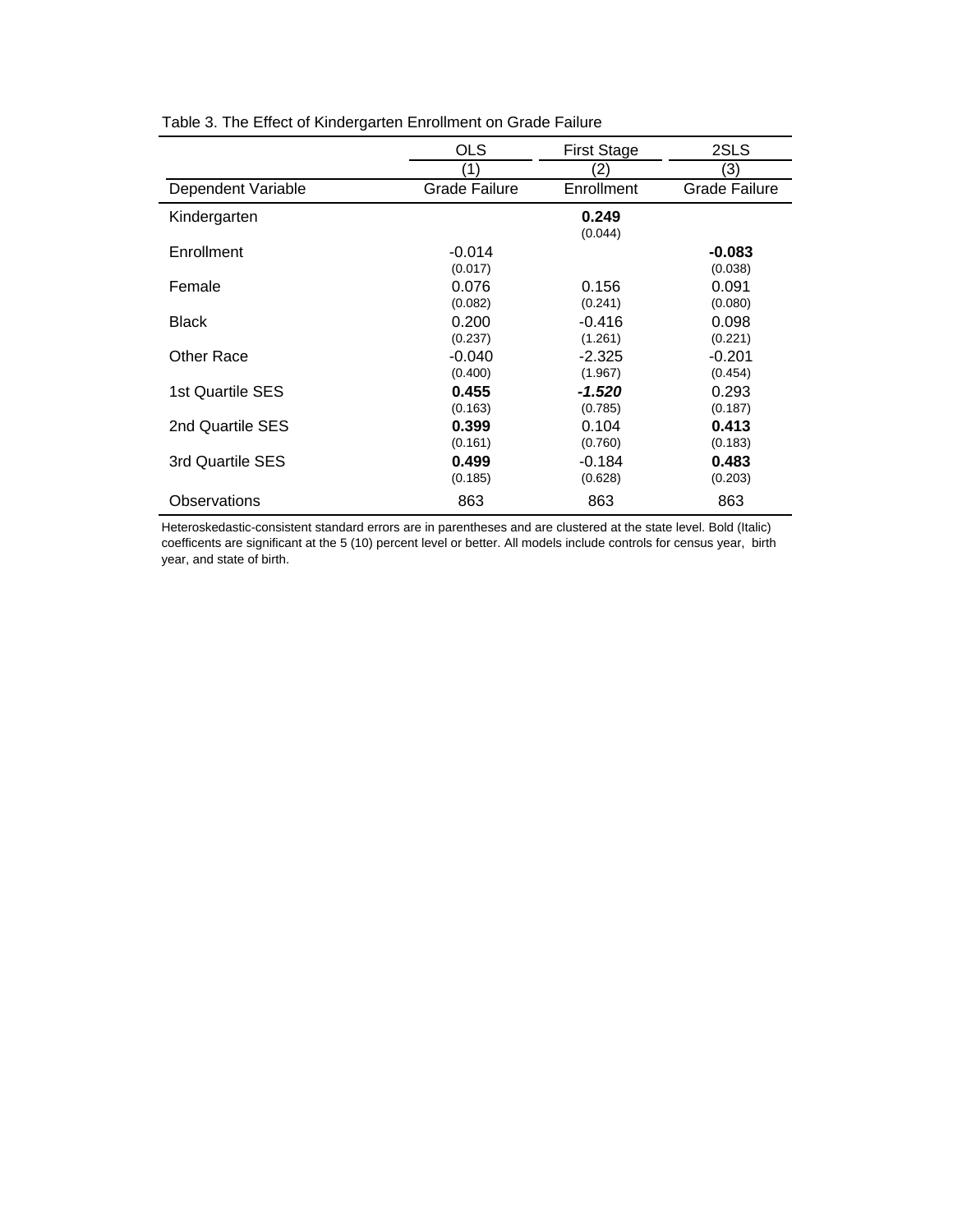|                  | Female            | Male              |
|------------------|-------------------|-------------------|
|                  | (1)               | (2)               |
| Kindergarten (K) | -0.021<br>(0.008) | -0.026<br>(0.010) |
| <b>Black</b>     | 0.021<br>(0.006)  | 0.018<br>(0.006)  |
| Other Race       | 0.039<br>(0.018)  | 0.019<br>(0.019)  |
| 1st Quartile SES | 0.115<br>(0.009)  | 0.139<br>(0.009)  |
| 2nd Quartile SES | 0.049<br>(0.003)  | 0.067<br>(0.005)  |
| 3rd Quartile SES | 0.021<br>(0.001)  | 0.029<br>(0.002)  |
| Observations     | 1319135           | 1370607           |

|--|

Heteroskedastic-consistent standard errors are in parentheses and are clustered at the state level. Bold (Italic) coefficents are significant at the 5 (10) percent level or better. All models include fixed effects for age, birth year, and state of birth.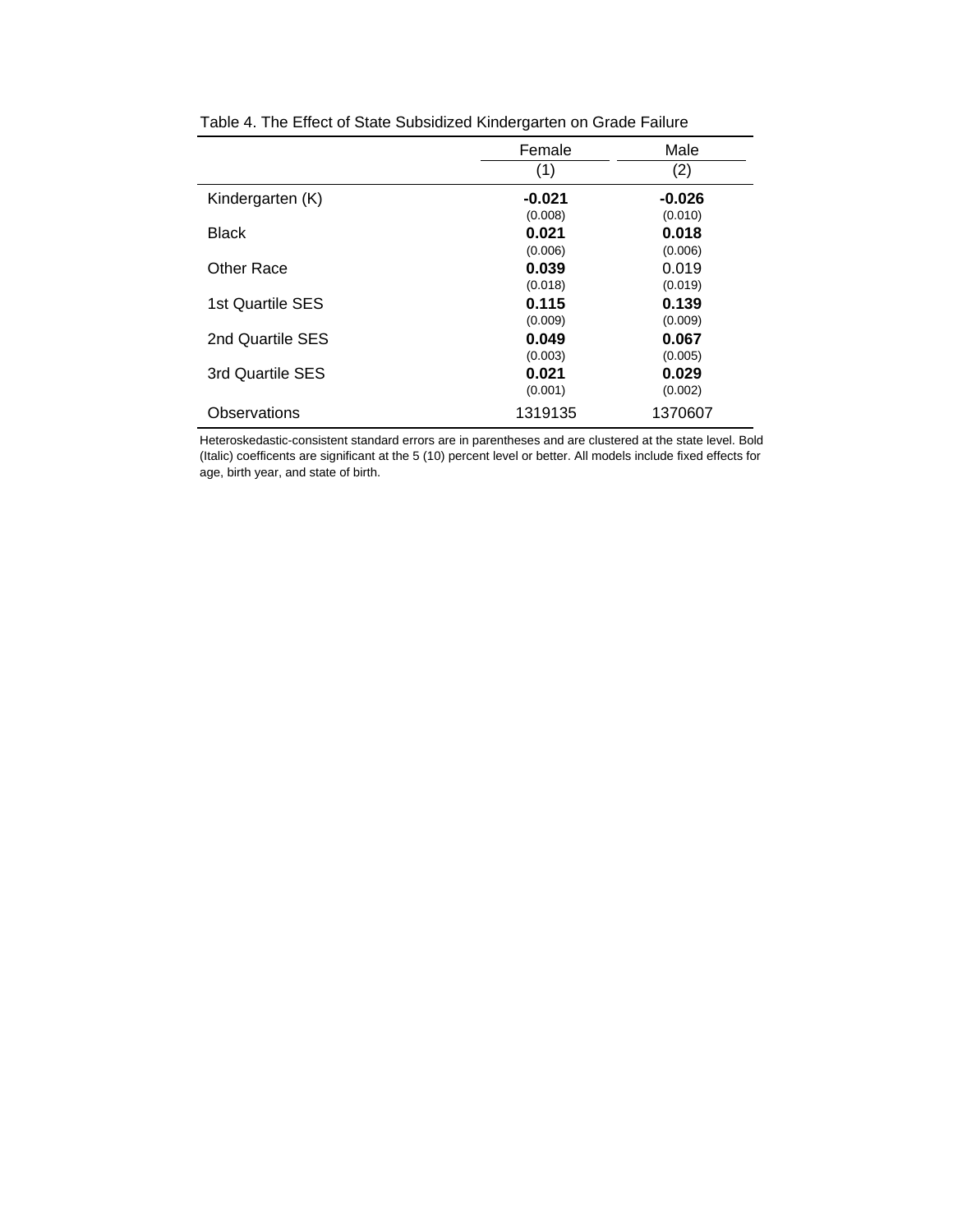|                                                          | Female   | Male     |  |  |  |
|----------------------------------------------------------|----------|----------|--|--|--|
|                                                          | (1)      | (2)      |  |  |  |
| Kindergarten (K)                                         | $-0.016$ | $-0.020$ |  |  |  |
|                                                          | (0.007)  | (0.010)  |  |  |  |
| Kindergarten * Black                                     | $-0.029$ | $-0.037$ |  |  |  |
|                                                          | (0.011)  | (0.010)  |  |  |  |
| <b>Black</b>                                             | 0.037    | 0.039    |  |  |  |
|                                                          | (0.011)  | (0.010)  |  |  |  |
| 1st Quartile SES                                         | 0.114    | 0.137    |  |  |  |
|                                                          | (0.009)  | (0.009)  |  |  |  |
| 2nd Quartile SES                                         | 0.049    | 0.067    |  |  |  |
|                                                          | (0.003)  | (0.005)  |  |  |  |
| 3rd Quartile SES                                         | 0.021    | 0.029    |  |  |  |
|                                                          | (0.001)  | (0.002)  |  |  |  |
| Observations                                             | 1299737  | 1350856  |  |  |  |
| F statistic for Joint Test of Kindergarten Effectiveness |          |          |  |  |  |
| White                                                    | 5.0      | 4.1      |  |  |  |
| Black                                                    | 6.1      | 7.8      |  |  |  |
|                                                          |          |          |  |  |  |

### Difference between Blacks and Whites Table 5. The Effect of State Subsidized Kindergarten on Grade Failure

Heteroskedastic-consistent standard errors are in parentheses and are clustered at the state level. Bold (Italic) coefficents are significant at the 5 (10) percent level or better. All models include fixed effects for age, birth year, and state of birth.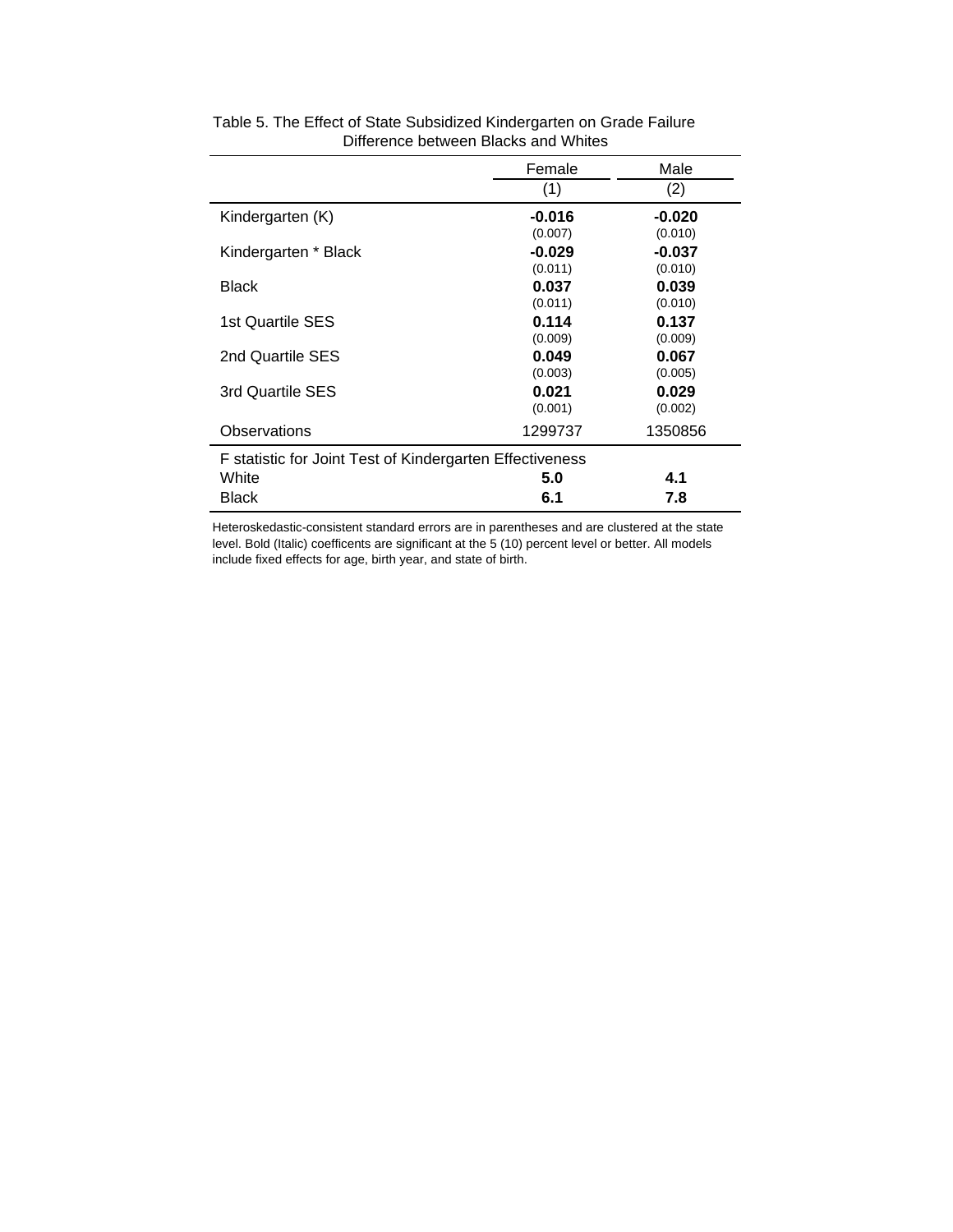|                                                          | Female   | Male     |
|----------------------------------------------------------|----------|----------|
|                                                          | (1)      | (2)      |
| Kindergarten (K)                                         | 0.003    | $-0.001$ |
|                                                          | (0.007)  | (0.010)  |
| Kindergarten * 1st Quartile SES                          | $-0.062$ | $-0.064$ |
|                                                          | (0.013)  | (0.013)  |
| Kindergarten * 2nd Quartile SES                          | $-0.018$ | $-0.020$ |
|                                                          | (0.007)  | (0.008)  |
| Kindergarten * 3rd Quartile SES                          | $-0.005$ | $-0.004$ |
|                                                          | (0.003)  | (0.004)  |
| <b>Black</b>                                             | 0.018    | 0.015    |
|                                                          | (0.006)  | (0.006)  |
| Other Race                                               | 0.037    | 0.018    |
|                                                          | (0.018)  | (0.019)  |
| 1st Quartile SES                                         | 0.154    | 0.179    |
|                                                          | (0.012)  | (0.012)  |
| 2nd Quartile SES                                         | 0.062    | 0.082    |
|                                                          | (0.006)  | (0.007)  |
| 3rd Quartile SES                                         | 0.026    | 0.033    |
|                                                          | (0.003)  | (0.003)  |
| Observations                                             | 1319135  | 1370607  |
| F statistic for Joint Test of Kindergarten Effectiveness |          |          |
| 1st Quartile SES                                         | 12.8     | 12.7     |
| 2nd Quartile SES                                         | 3.7      | 3.6      |
| 3rd Quartile SES                                         | 1.5      | 0.6      |
| 4th Quartile SES                                         | 0.2      | 0.0      |
|                                                          |          |          |

Table 6. The Effect of State Subsidized Kindergarten on Grade Failure Difference between SES Quartiles

Heteroskedastic-consistent standard errors are in parentheses and are clustered at the state level. Bold (Italic) coefficents are significant at the 5 (10) percent level or better. All models include fixed effects for age, birth year, and state of birth.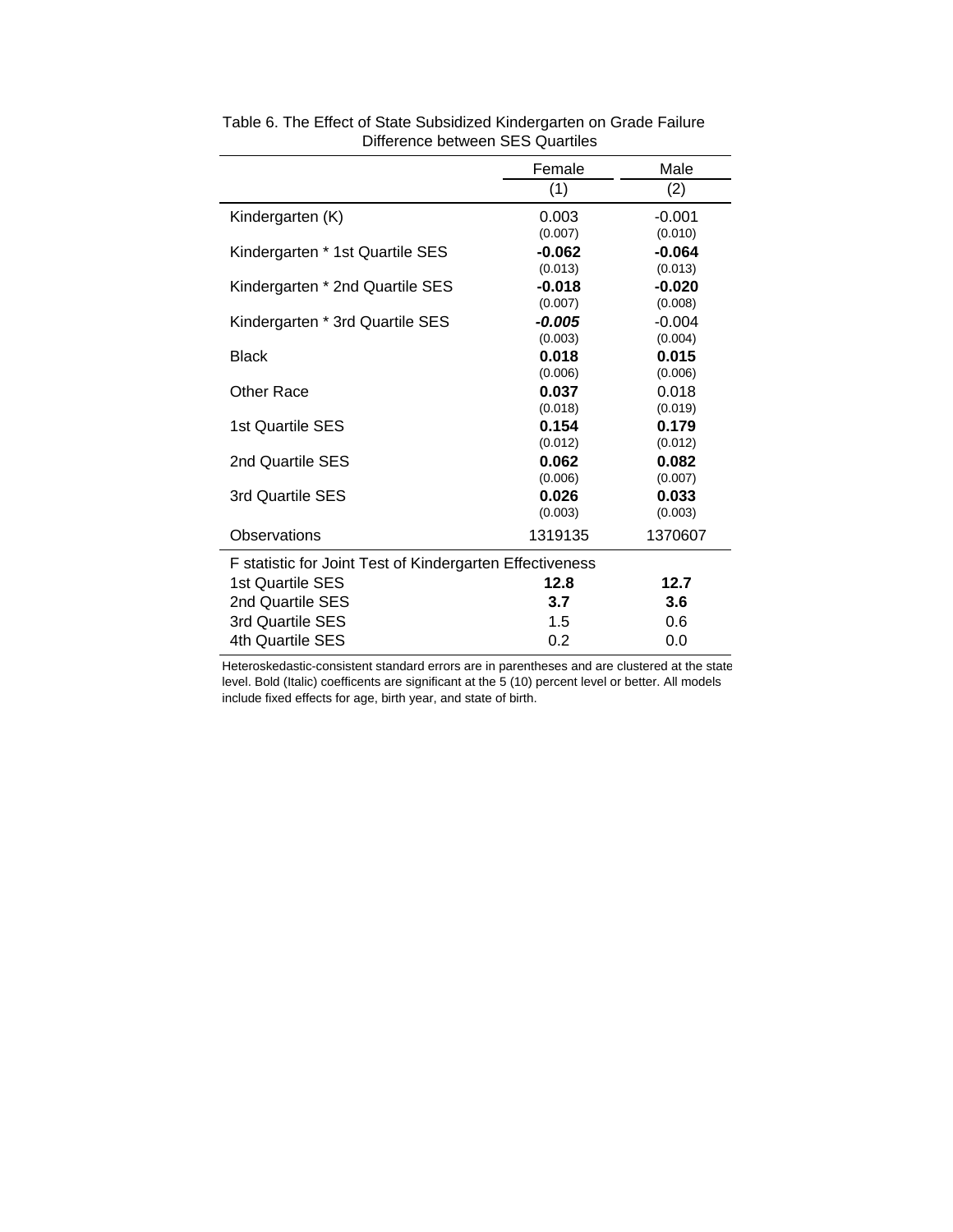| (1)<br>(2)<br>Kindergarten<br>$-0.014$<br>$-0.021$<br>(0.011)<br>(0.012)<br>$-0.003$<br>0.026<br>Kindergarten * Relative Age Quarter 1<br>(0.012)<br>(0.014)<br>Kindergarten * Relative Age Quarter 2<br>$-0.012$<br>$-0.010$<br>(0.007)<br>(0.007)<br>Kindergarten * Relative Age Quarter 3<br>$-0.009$<br>$-0.004$<br>(0.006)<br>(0.005)<br>0.036<br><b>Black</b><br>0.036<br>(0.008)<br>(0.010)<br><b>Other Race</b><br>0.112<br>0.101<br>(0.021)<br>(0.022)<br>1st Quartile SES<br>0.168<br>0.190<br>(0.009)<br>(0.010)<br>2nd Quartile SES<br>0.075<br>0.093<br>(0.008)<br>(0.007)<br>3rd Quartile SES<br>0.031<br>0.037<br>(0.004)<br>(0.005)<br>Relative Age Quarter 1<br>0.146<br>0.199<br>(0.006)<br>(0.007)<br>0.094<br>0.134<br><b>Relative Age Quarter 2</b><br>(0.006)<br>(0.007)<br>0.057<br>0.074<br><b>Relative Age Quarter 3</b><br>(0.003)<br>(0.005)<br>Observations<br>203614<br>196270<br>F statistic for Joint Test of Kindergarten Effectiveness<br>2.2<br>1.8<br>Q1<br>Q2<br>2.9<br>4.0<br>Q3<br>6.6<br>1.7 |    | Female | Male |
|-------------------------------------------------------------------------------------------------------------------------------------------------------------------------------------------------------------------------------------------------------------------------------------------------------------------------------------------------------------------------------------------------------------------------------------------------------------------------------------------------------------------------------------------------------------------------------------------------------------------------------------------------------------------------------------------------------------------------------------------------------------------------------------------------------------------------------------------------------------------------------------------------------------------------------------------------------------------------------------------------------------------------------------|----|--------|------|
|                                                                                                                                                                                                                                                                                                                                                                                                                                                                                                                                                                                                                                                                                                                                                                                                                                                                                                                                                                                                                                     |    |        |      |
|                                                                                                                                                                                                                                                                                                                                                                                                                                                                                                                                                                                                                                                                                                                                                                                                                                                                                                                                                                                                                                     |    |        |      |
|                                                                                                                                                                                                                                                                                                                                                                                                                                                                                                                                                                                                                                                                                                                                                                                                                                                                                                                                                                                                                                     |    |        |      |
|                                                                                                                                                                                                                                                                                                                                                                                                                                                                                                                                                                                                                                                                                                                                                                                                                                                                                                                                                                                                                                     |    |        |      |
|                                                                                                                                                                                                                                                                                                                                                                                                                                                                                                                                                                                                                                                                                                                                                                                                                                                                                                                                                                                                                                     |    |        |      |
|                                                                                                                                                                                                                                                                                                                                                                                                                                                                                                                                                                                                                                                                                                                                                                                                                                                                                                                                                                                                                                     |    |        |      |
|                                                                                                                                                                                                                                                                                                                                                                                                                                                                                                                                                                                                                                                                                                                                                                                                                                                                                                                                                                                                                                     |    |        |      |
|                                                                                                                                                                                                                                                                                                                                                                                                                                                                                                                                                                                                                                                                                                                                                                                                                                                                                                                                                                                                                                     |    |        |      |
|                                                                                                                                                                                                                                                                                                                                                                                                                                                                                                                                                                                                                                                                                                                                                                                                                                                                                                                                                                                                                                     |    |        |      |
|                                                                                                                                                                                                                                                                                                                                                                                                                                                                                                                                                                                                                                                                                                                                                                                                                                                                                                                                                                                                                                     |    |        |      |
|                                                                                                                                                                                                                                                                                                                                                                                                                                                                                                                                                                                                                                                                                                                                                                                                                                                                                                                                                                                                                                     |    |        |      |
|                                                                                                                                                                                                                                                                                                                                                                                                                                                                                                                                                                                                                                                                                                                                                                                                                                                                                                                                                                                                                                     |    |        |      |
|                                                                                                                                                                                                                                                                                                                                                                                                                                                                                                                                                                                                                                                                                                                                                                                                                                                                                                                                                                                                                                     |    |        |      |
|                                                                                                                                                                                                                                                                                                                                                                                                                                                                                                                                                                                                                                                                                                                                                                                                                                                                                                                                                                                                                                     |    |        |      |
|                                                                                                                                                                                                                                                                                                                                                                                                                                                                                                                                                                                                                                                                                                                                                                                                                                                                                                                                                                                                                                     |    |        |      |
|                                                                                                                                                                                                                                                                                                                                                                                                                                                                                                                                                                                                                                                                                                                                                                                                                                                                                                                                                                                                                                     |    |        |      |
|                                                                                                                                                                                                                                                                                                                                                                                                                                                                                                                                                                                                                                                                                                                                                                                                                                                                                                                                                                                                                                     |    |        |      |
|                                                                                                                                                                                                                                                                                                                                                                                                                                                                                                                                                                                                                                                                                                                                                                                                                                                                                                                                                                                                                                     |    |        |      |
|                                                                                                                                                                                                                                                                                                                                                                                                                                                                                                                                                                                                                                                                                                                                                                                                                                                                                                                                                                                                                                     |    |        |      |
|                                                                                                                                                                                                                                                                                                                                                                                                                                                                                                                                                                                                                                                                                                                                                                                                                                                                                                                                                                                                                                     |    |        |      |
|                                                                                                                                                                                                                                                                                                                                                                                                                                                                                                                                                                                                                                                                                                                                                                                                                                                                                                                                                                                                                                     |    |        |      |
|                                                                                                                                                                                                                                                                                                                                                                                                                                                                                                                                                                                                                                                                                                                                                                                                                                                                                                                                                                                                                                     |    |        |      |
|                                                                                                                                                                                                                                                                                                                                                                                                                                                                                                                                                                                                                                                                                                                                                                                                                                                                                                                                                                                                                                     |    |        |      |
|                                                                                                                                                                                                                                                                                                                                                                                                                                                                                                                                                                                                                                                                                                                                                                                                                                                                                                                                                                                                                                     |    |        |      |
|                                                                                                                                                                                                                                                                                                                                                                                                                                                                                                                                                                                                                                                                                                                                                                                                                                                                                                                                                                                                                                     |    |        |      |
|                                                                                                                                                                                                                                                                                                                                                                                                                                                                                                                                                                                                                                                                                                                                                                                                                                                                                                                                                                                                                                     |    |        |      |
|                                                                                                                                                                                                                                                                                                                                                                                                                                                                                                                                                                                                                                                                                                                                                                                                                                                                                                                                                                                                                                     |    |        |      |
|                                                                                                                                                                                                                                                                                                                                                                                                                                                                                                                                                                                                                                                                                                                                                                                                                                                                                                                                                                                                                                     |    |        |      |
|                                                                                                                                                                                                                                                                                                                                                                                                                                                                                                                                                                                                                                                                                                                                                                                                                                                                                                                                                                                                                                     |    |        |      |
|                                                                                                                                                                                                                                                                                                                                                                                                                                                                                                                                                                                                                                                                                                                                                                                                                                                                                                                                                                                                                                     |    |        |      |
|                                                                                                                                                                                                                                                                                                                                                                                                                                                                                                                                                                                                                                                                                                                                                                                                                                                                                                                                                                                                                                     | Q4 | 1.8    | 3.1  |

Table 7. The Effect of State Subsidized Kindergarten on Grade Failure Difference between Relative Age Quarters

Heteroskedastic-consistent standard errors are in parentheses and are clustered at the state level. Bold (Italic) coefficents are significant at the 5 (10) percent level or better. All models include fixed effects for age, birth year, and state of birth.

l.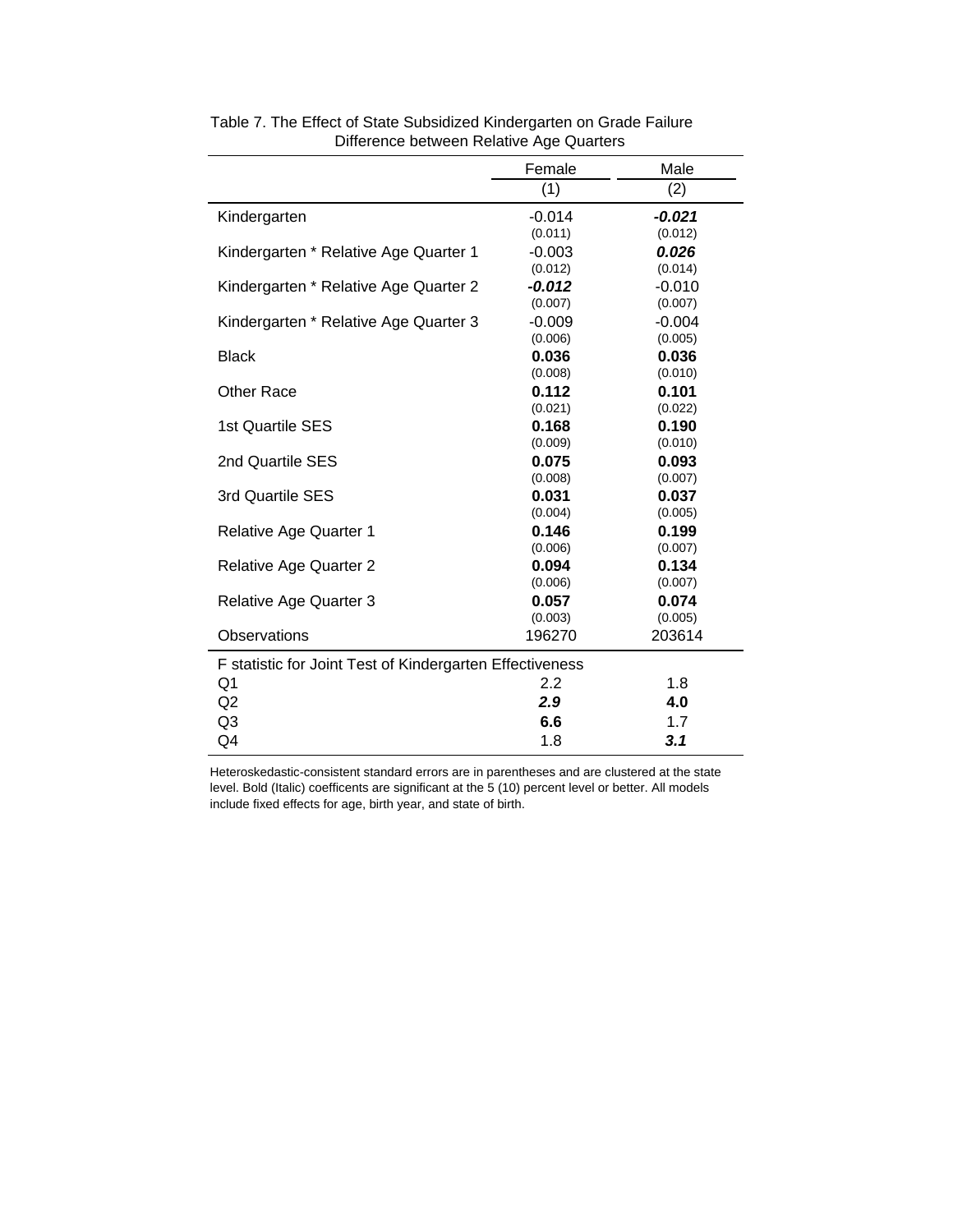|                             | <b>OLS</b> | <b>First Stage</b> | 2SLS     |
|-----------------------------|------------|--------------------|----------|
|                             | (1)        | (2)                | (3)      |
| Panel A: Academic           |            |                    |          |
| 9th Grade                   | 0.004      | 0.306              | 0.008    |
|                             | (0.002)    | (0.049)            | (0.004)  |
| 10th Grade                  | 0.005      | 0.306              | 0.009    |
|                             | (0.003)    | (0.049)            | (0.005)  |
| 11th Grade                  | 0.006      | 0.306              | 0.010    |
|                             | (0.004)    | (0.049)            | (0.007)  |
| <b>High School Graduate</b> | 0.009      | 0.306              | 0.013    |
|                             | (0.006)    | (0.049)            | (0.010)  |
| Some College                | $-0.005$   | 0.306              | $-0.027$ |
|                             | (0.017)    | (0.049)            | (0.028)  |
| B.A. Degree                 | $-0.016$   | 0.306              | $-0.028$ |
|                             | (0.012)    | (0.049)            | (0.019)  |
| <b>Advanced Degree</b>      | 0.002      | 0.306              | 0.002    |
|                             | (0.002)    | (0.049)            | (0.005)  |
| Panel B: Labor Market       |            |                    |          |
| Usual Hours Worked          | $-0.296$   | 0.306              | 0.673    |
|                             | (0.236)    | (0.049)            | (0.483)  |
| <b>Weeks Works</b>          | $-0.193$   | 0.306              | 0.569    |
|                             | (0.232)    | (0.049)            | (0.456)  |
| Employed                    | $-0.007$   | 0.306              | 0.010    |
|                             | (0.004)    | (0.049)            | (0.009)  |
| Yearly Income               | 375        | 0.306              | 1225     |
|                             | (401)      | (0.049)            | (827)    |
| Ln Yearly Income            | $-0.002$   | 0.306              | 0.001    |
|                             | (0.018)    | (0.049)            | (0.031)  |
| Ln Hourly Wages             | 0.009      | 0.306              | $-0.001$ |
|                             | (0.011)    | (0.049)            | (0.020)  |

Table 8. The Effect of Enrollment in Kindergarten on Long Run Outcomes

Heteroskedastic-consistent standard errors are in parentheses and are clustered at the state level. Bold (Italic) coefficents are significant at the 5 (10) percent level or better. All models include controls for census year, birth year, and state of birth. There are 1115 observations in each regression.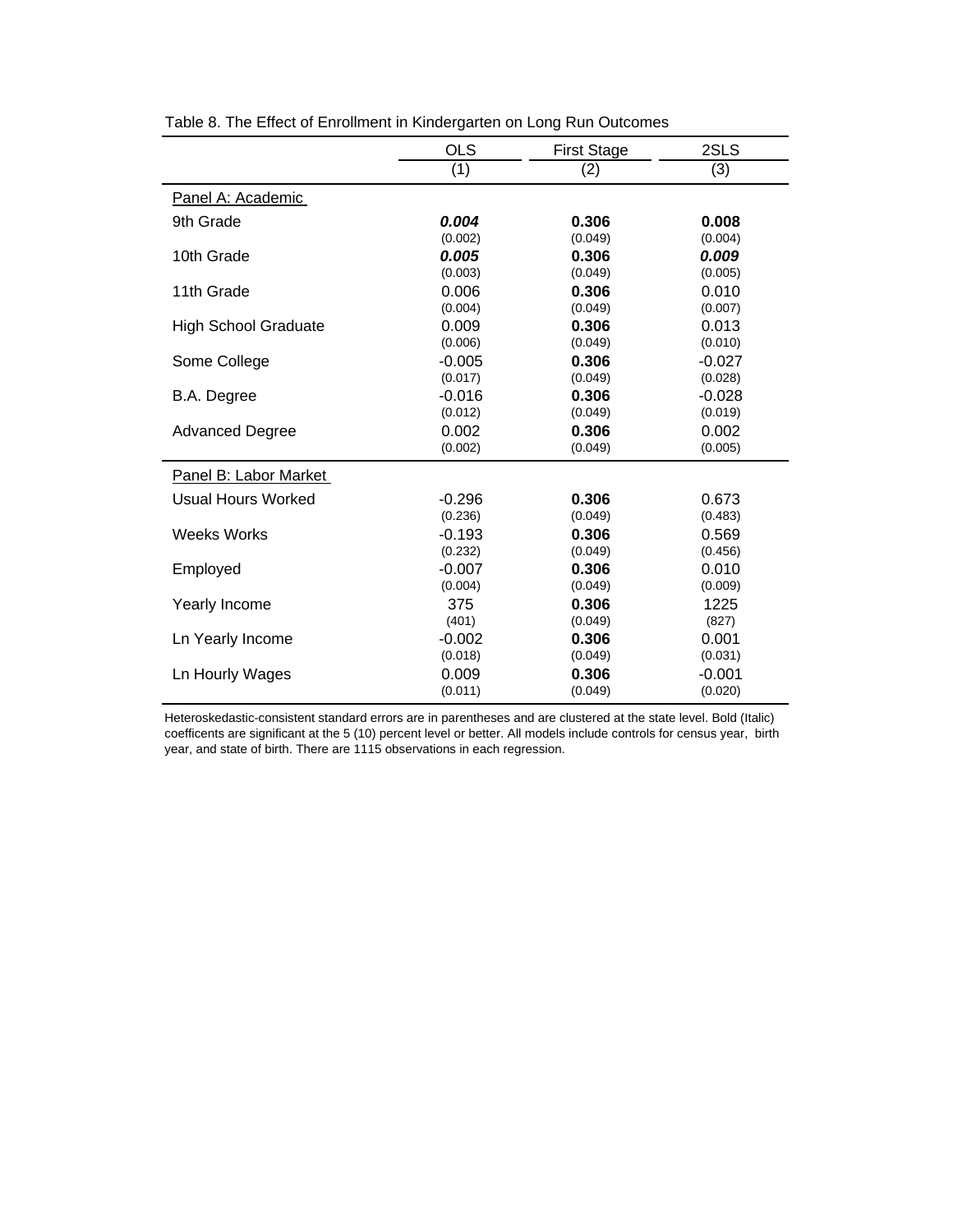|                             | Female   | Male     |
|-----------------------------|----------|----------|
|                             | (1)      | (2)      |
| Panel A: Academic           |          |          |
| 9th Grade                   | 0.004    | 0.006    |
|                             | (0.001)  | (0.002)  |
| 10th Grade                  | 0.005    | 0.006    |
|                             | (0.002)  | (0.002)  |
| 11th Grade                  | 0.007    | 0.008    |
|                             | (0.002)  | (0.003)  |
| <b>High School Graduate</b> | 0.010    | 0.008    |
|                             | (0.003)  | (0.004)  |
| Some College                | $-0.002$ | 0.000    |
|                             | (0.008)  | (0.007)  |
| B.A. Degree                 | $-0.011$ | $-0.003$ |
|                             | (0.005)  | (0.005)  |
| <b>Advanced Degree</b>      | 0.002    | 0.010    |
|                             | (0.002)  | (0.003)  |
| Panel B: Labor Market       |          |          |
| Employed                    | 0.000    | 0.006    |
|                             | (0.004)  | (0.003)  |
| Usual Hours Worked          | $-0.394$ | $-0.038$ |
|                             | (0.158)  | (0.080)  |
| Weeks Works                 | $-0.151$ | 0.036    |
|                             | (0.061)  | (0.029)  |
| Yearly Income               | -365     | 320      |
|                             | (203)    | (207)    |
| Ln Hourly Wages             | $-0.007$ | $-0.001$ |
|                             | (0.005)  | (0.004)  |

Table 9. The Effect of Enrollment in Kindergarten on Long Run Outcomes

Heteroskedastic-consistent standard errors are in parentheses and are clustered at the state level. Bold (Italic) coefficents are significant at the 5 (10) percent level or better. All models include fixed effects for birth year and state of birth. There are 1115 observations in each regression.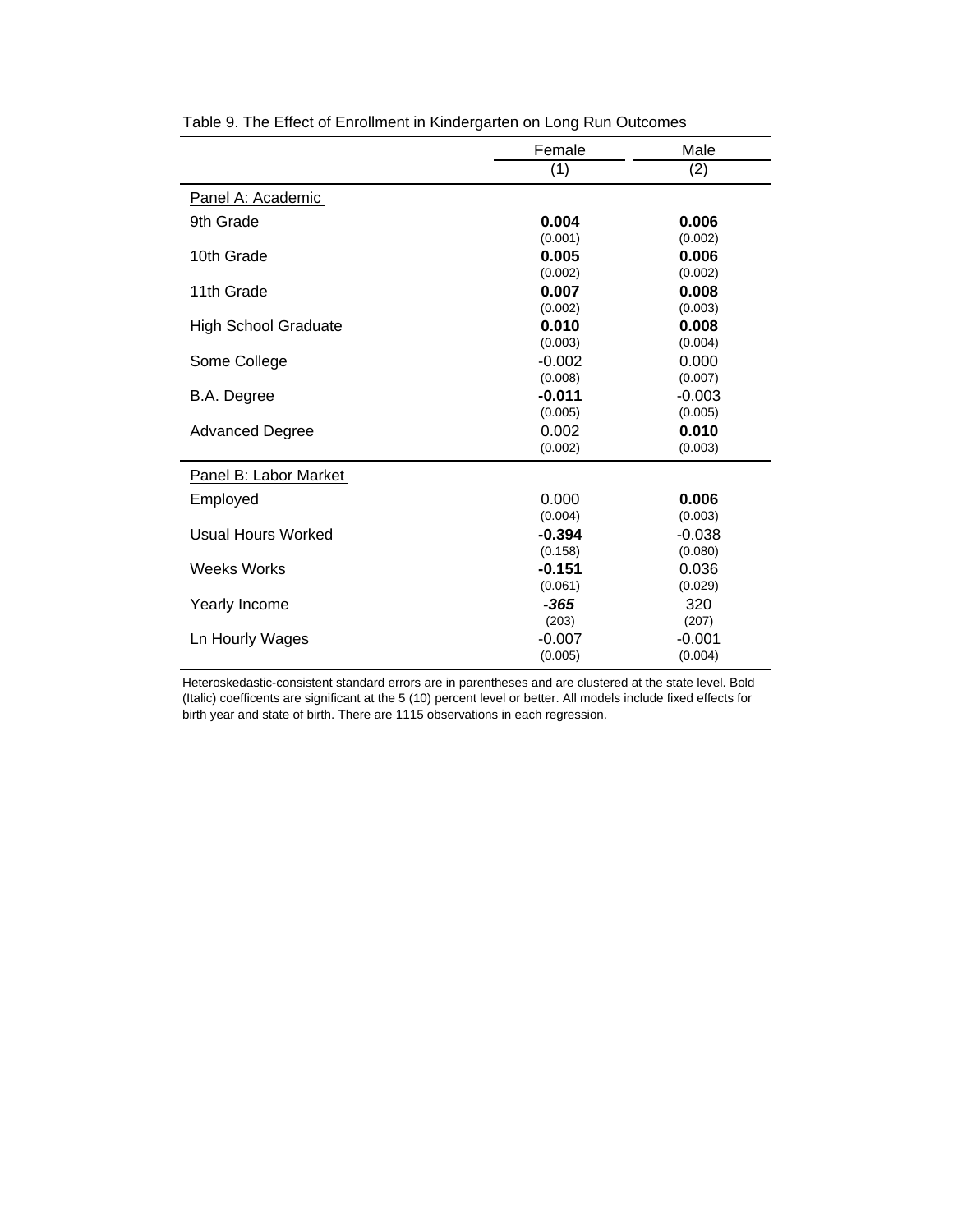|                            |          |          |          | Academic Outcomes |          |           |          |          |          | Labor Market Outcomes |        |           |
|----------------------------|----------|----------|----------|-------------------|----------|-----------|----------|----------|----------|-----------------------|--------|-----------|
|                            | Grade    | Grade    | Grade    | H.S.              | Some     | <b>BA</b> | Adv.     |          | Usual    | Weeks                 | Yearly | Ln Hourly |
|                            | 9        | 10       | 11       | Grad              | College  | Degree    | Degree   | Employed | Hours    | Worked                | Income | Wage      |
|                            | (1)      | (2)      | (3)      | (4)               | (5)      | (6)       | (7)      | (8)      | (9)      | (10)                  | (11)   | (12)      |
| Panel A: Male              |          |          |          |                   |          |           |          |          |          |                       |        |           |
| Kindergarten               | 0.005    | 0.006    | 0.008    | 0.006             | $-0.003$ | $-0.002$  | 0.009    | 0.009    | $-0.083$ | 0.028                 | 51     | $-0.005$  |
|                            | (0.002)  | (0.003)  | (0.003)  | (0.004)           | (0.005)  | (0.004)   | (0.003)  | (0.003)  | (0.074)  | (0.030)               | (198)  | (0.004)   |
| Kindergarten * Black       | $-0.001$ | $-0.004$ | $-0.006$ | 0.000             | 0.002    | $-0.024$  | 0.001    | $-0.034$ | 0.019    | $-0.057$              | 1313   | 0.035     |
|                            | (0.003)  | (0.004)  | (0.006)  | (0.008)           | (0.012)  | (0.011)   | (0.007)  | (0.008)  | (0.133)  | (0.078)               | (376)  | (0.007)   |
| F statistic for Joint Test |          |          |          |                   |          |           |          |          |          |                       |        |           |
| White                      | 7.7      | 6.2      | 5.9      | 3.2               | 0.4      | 0.4       | 6.7      | 8.8      | 1.3      | 0.9                   | 0.1    | 1.4       |
| <b>Black</b>               | 4.4      | 3.1      | 3.0      | 2.2               | 0.2      | 3.8       | 11.9     | 10.3     | 0.7      | 0.7                   | 8.3    | 12.5      |
| Panel B: Female            |          |          |          |                   |          |           |          |          |          |                       |        |           |
| Kindergarten               | 0.003    | 0.004    | 0.005    | 0.007             | $-0.006$ | $-0.007$  | 0.003    | 0.002    | $-0.423$ | $-0.084$              | $-482$ | $-0.011$  |
|                            | (0.001)  | (0.002)  | (0.002)  | (0.003)           | (0.007)  | (0.004)   | (0.002)  | (0.004)  | (0.169)  | (0.054)               | (203)  | (0.005)   |
| Kindergarten * Black       | 0.001    | 0.001    | 0.003    | 0.003             | 0.000    | $-0.039$  | $-0.007$ | $-0.014$ | 0.241    | $-0.432$              | 379    | 0.017     |
|                            | (0.002)  | (0.003)  | (0.005)  | (0.007)           | (0.013)  | (0.011)   | (0.006)  | (0.008)  | (0.151)  | (0.128)               | (398)  | (0.013)   |
| F statistic for Joint Test |          |          |          |                   |          |           |          |          |          |                       |        |           |
| White                      | 5.1      | 5.0      | 4.6      | 5.1               | 0.8      | 2.8       | 1.8      | 0.3      | 6.2      | 2.4                   | 5.7    | 4.7       |
| <b>Black</b>               | 4.7      | 3.9      | 4.6      | 3.9               | 0.4      | 10.5      | 0.9      | 1.9      | 3.1      | 7.0                   | 2.8    | 2.5       |

Table 10. The Effect of State Subsidized Kindergarten on Long Run Oucomes - Difference between Blacks and Whites

Heteroskedastic-consistent standard errors are in parentheses and are clustered at the state level. Bold (Italic) coefficents are significant at the 5 (10) percent level or better. All models include fixed effects for birth year and state of birth.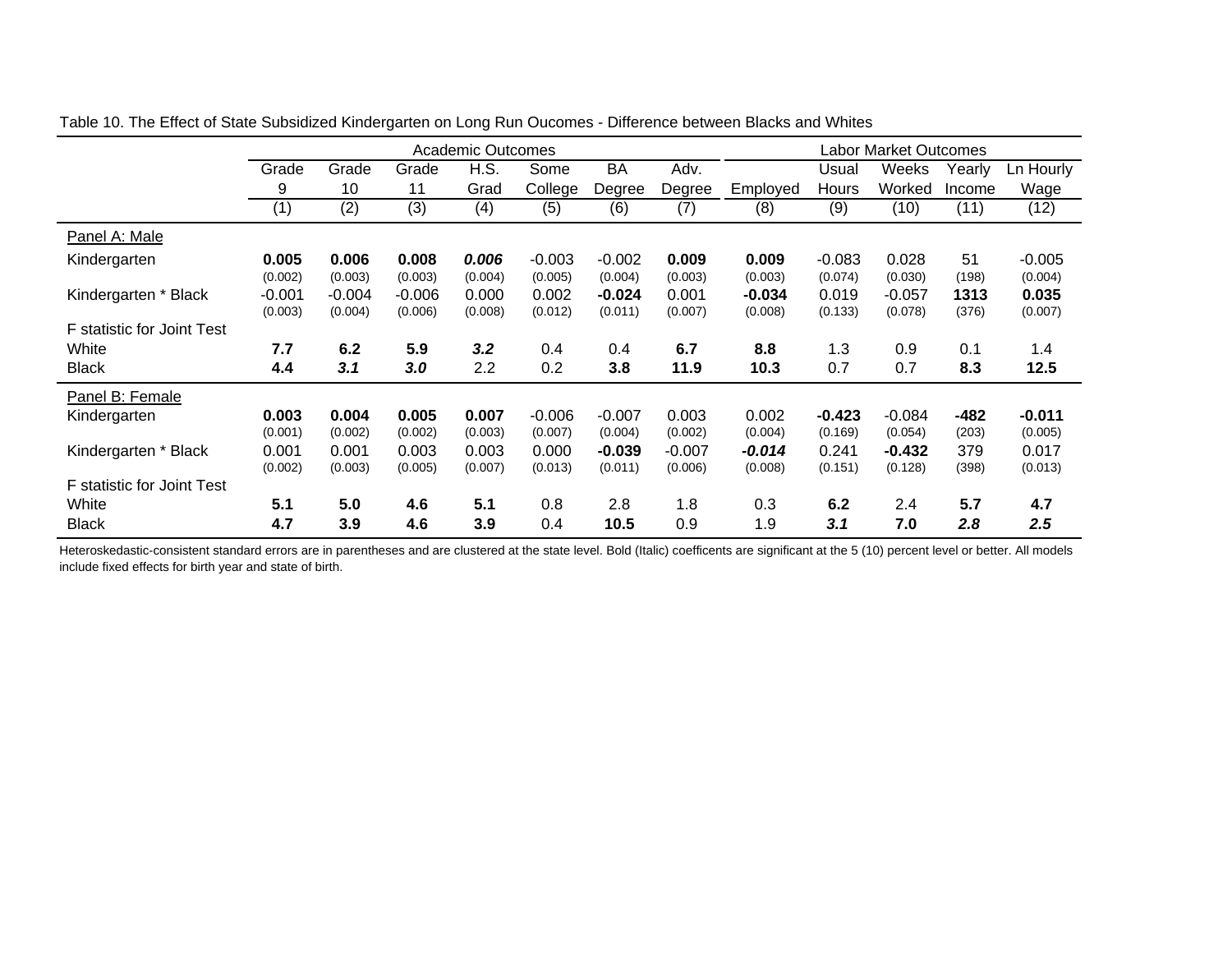

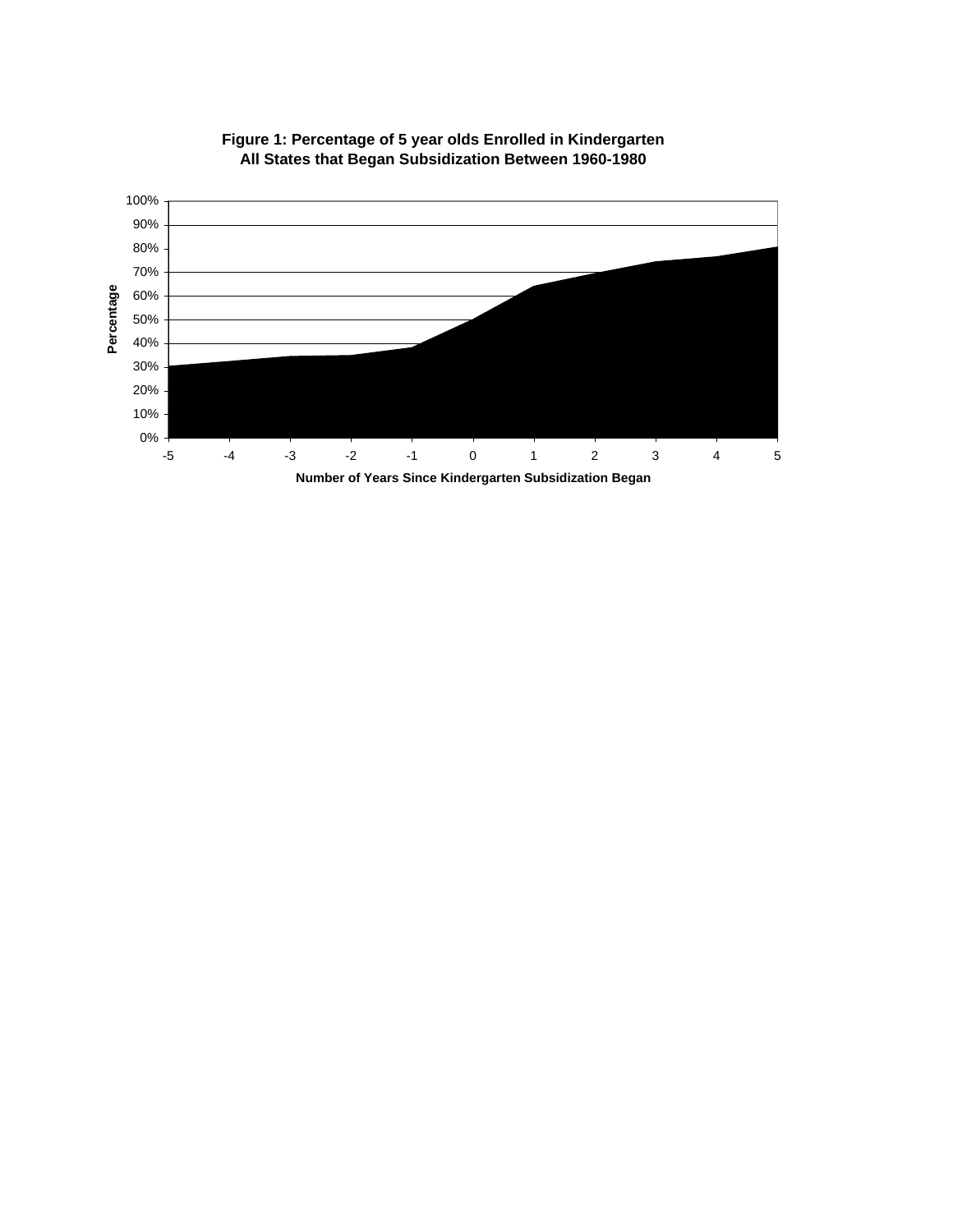

**Figure 2: Percentage of 5 year olds Enrolled in Kindergarten Panel A: Texas**



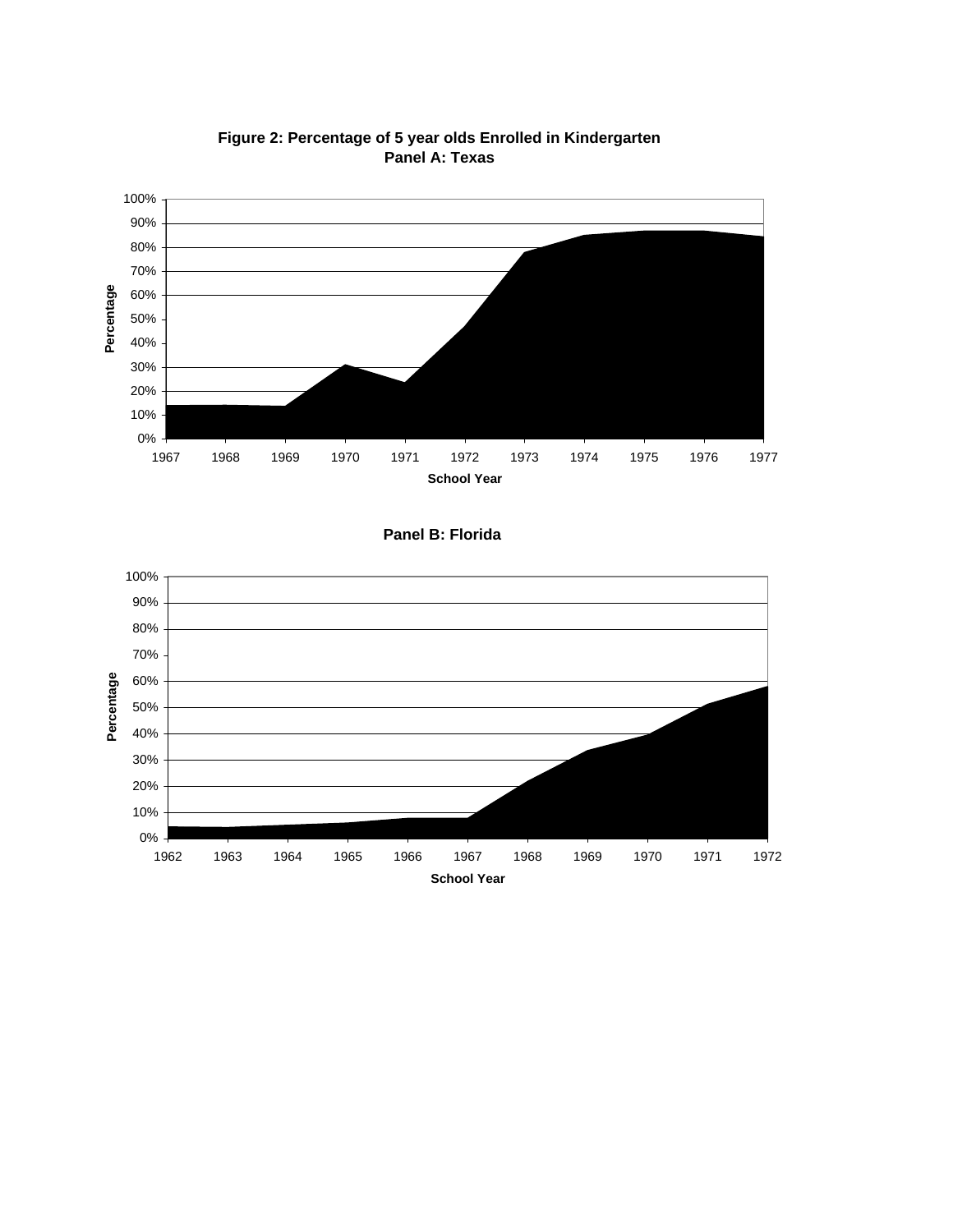

**Figure 3: Effective Reduction of Retention by SES Panel A: Female**

**Panel B: Male**

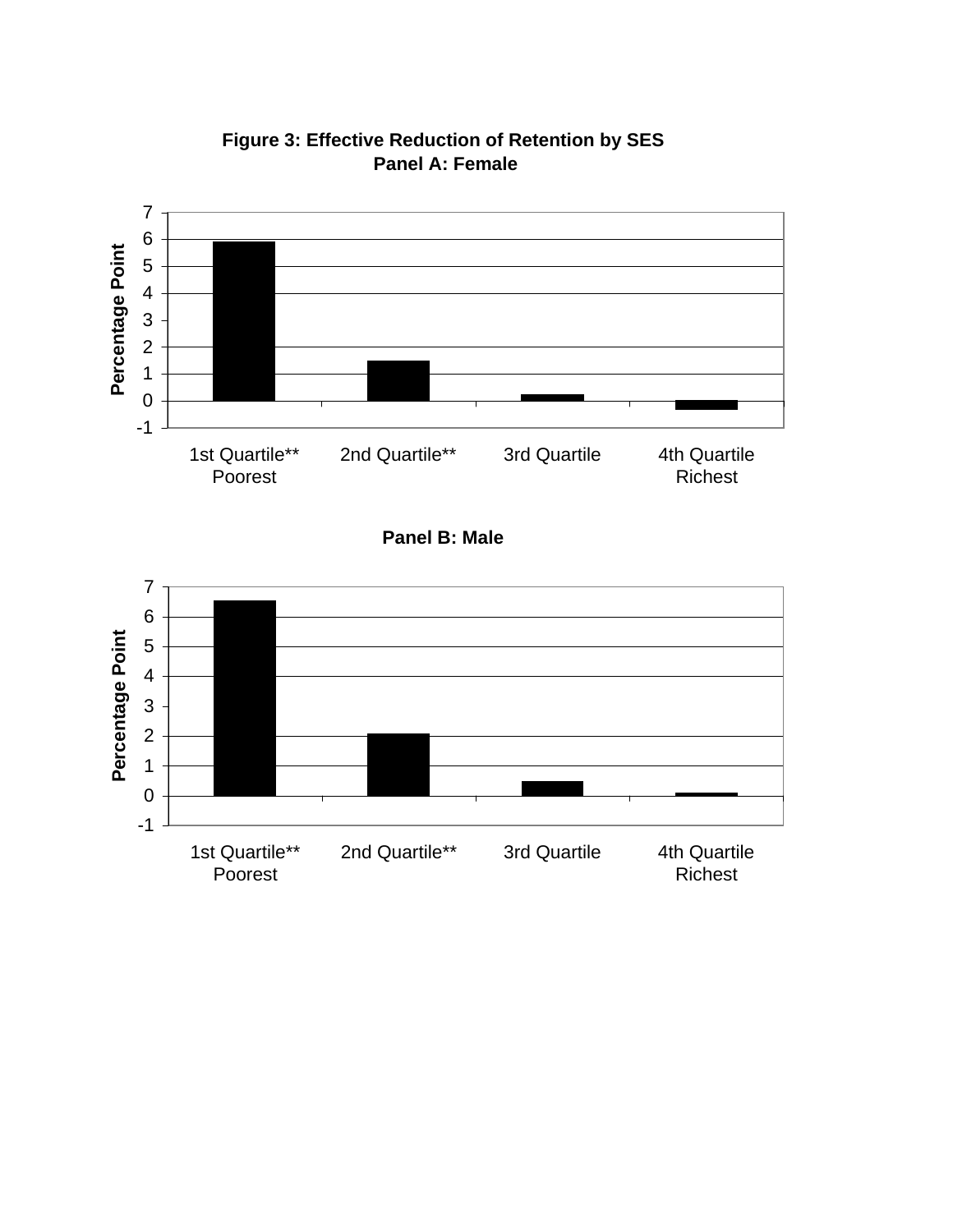

**Figure 4: Effective Reduction of Retention by Relative Age Panel A: Female**

**Panel B: Male**

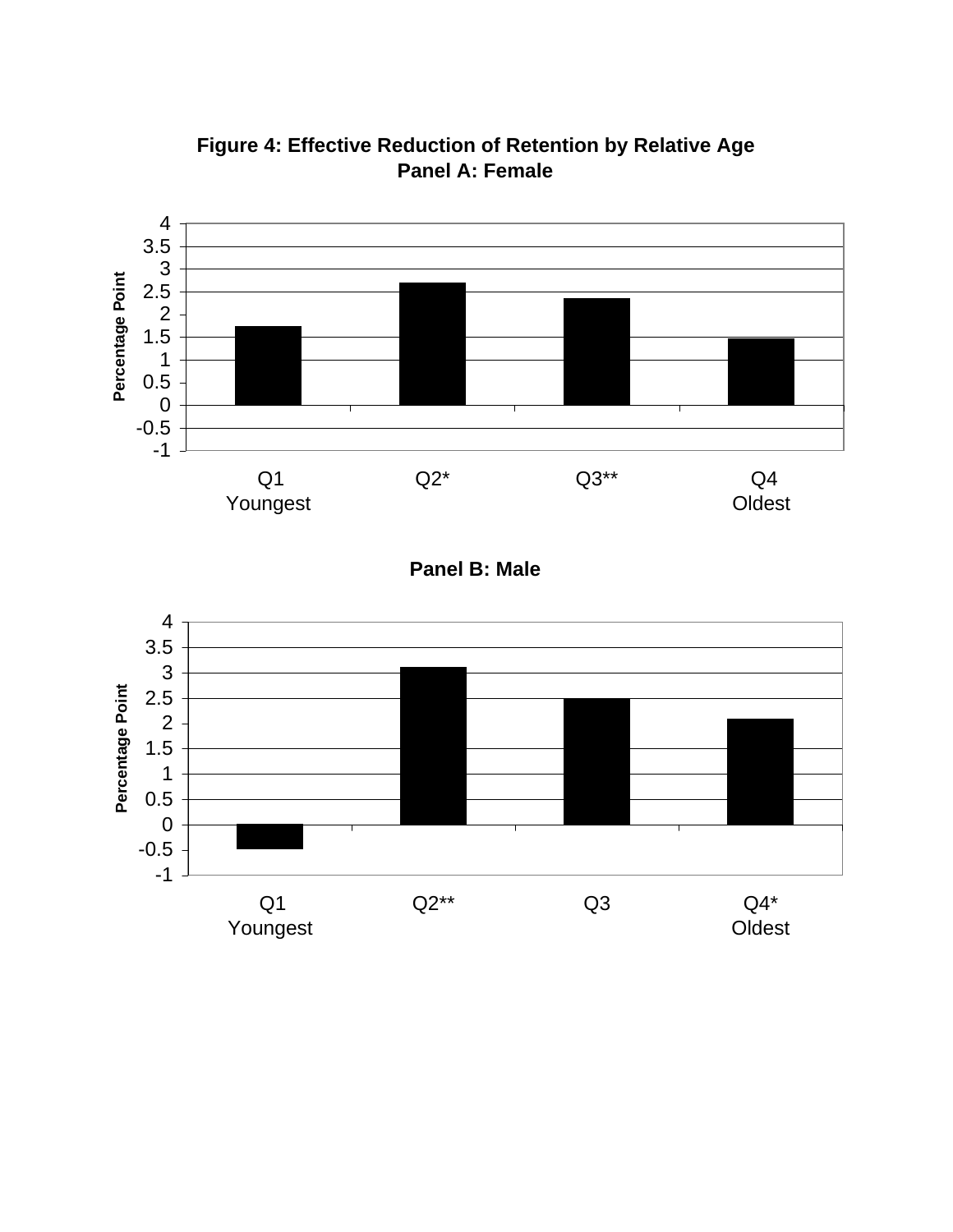|                                                          |           | Female    |           | Male      |  |
|----------------------------------------------------------|-----------|-----------|-----------|-----------|--|
|                                                          | (1)       | (2)       | (3)       | (4)       |  |
| Kindergarten                                             | 0.001     | 0.281     | 0.055     | 0.246     |  |
|                                                          | (0.041)   | (0.061)   | (0.057)   | (0.058)   |  |
| Kindergarten * Relative Quarter 1                        | 0.152     | $-0.451$  | 0.128     | $-0.428$  |  |
|                                                          | (0.030)   | (0.050)   | (0.020)   | (0.041)   |  |
| Kindergarten * Relative Quarter 2                        | 0.158     | $-0.065$  | 0.118     | $-0.040$  |  |
|                                                          | (0.035)   | (0.052)   | (0.026)   | (0.029)   |  |
| Kindergarten * Relative Quarter 3                        | 0.157     | $-0.065$  | 0.158     | 0.020     |  |
|                                                          | (0.025)   | (0.027)   | (0.019)   | (0.033)   |  |
| <b>Black</b>                                             | 0.038     | 0.052     | 0.062     | 0.057     |  |
|                                                          | (0.013)   | (0.023)   | (0.013)   | (0.018)   |  |
| <b>Other Race</b>                                        | 0.013     | 0.092     | 0.048     | 0.011     |  |
|                                                          | (0.027)   | (0.052)   | (0.019)   | (0.036)   |  |
| 1st Quartile SES                                         | $-0.226$  | $-0.169$  | $-0.228$  | $-0.177$  |  |
|                                                          | (0.036)   | (0.023)   | (0.046)   | (0.033)   |  |
| 2nd Quartile SES                                         | $-0.136$  | $-0.110$  | $-0.136$  | $-0.111$  |  |
|                                                          | (0.036)   | (0.025)   | (0.053)   | (0.030)   |  |
| 3rd Quartile SES                                         | $-0.049$  | $-0.056$  | $-0.047$  | $-0.051$  |  |
|                                                          | (0.015)   | (0.023)   | (0.031)   | (0.026)   |  |
| Relative Quarter 1 (Youngest)                            | $-0.241$  | 0.580     | $-0.204$  | 0.550     |  |
|                                                          | (0.029)   | (0.047)   | (0.011)   | (0.034)   |  |
| <b>Relative Quarter 2</b>                                | $-0.220$  | 0.032     | $-0.177$  | $-0.010$  |  |
|                                                          | (0.029)   | (0.035)   | (0.017)   | (0.022)   |  |
| <b>Relative Quarter 3</b>                                | $-0.214$  | 0.015     | $-0.173$  | $-0.043$  |  |
|                                                          | (0.022)   | (0.014)   | (0.011)   | (0.029)   |  |
| <b>Statewide Cutoff Date</b>                             | October 1 | January 1 | October 1 | January 1 |  |
| Observations                                             | 17100     | 10464     | 17898     | 11106     |  |
| F statistic for Joint Test of Kindergarten Effectiveness |           |           |           |           |  |
| Q1                                                       | 44.8      | 76.6      | 38.1      | 91.8      |  |
| Q <sub>2</sub>                                           | 12.9      | 11.5      | 17.4      | 12.9      |  |
| Q <sub>3</sub>                                           | 55.7      | 15.5      | 38.6      | 9.1       |  |
| Q4                                                       | 0.0       | 21.5      | 0.9       | 18.2      |  |

Appendix Table 1. The Effect of State Subsidized Kindergarten on Enrollment of Five Year Olds Difference between Relative Quarters

Heteroskedastic-consistent standard errors are in parentheses and are clustered at the state level. Bold (Italic) coefficents are significant at the 5 (10) percent level or better. All models include fixed effects for age, birth year, and state of birth.